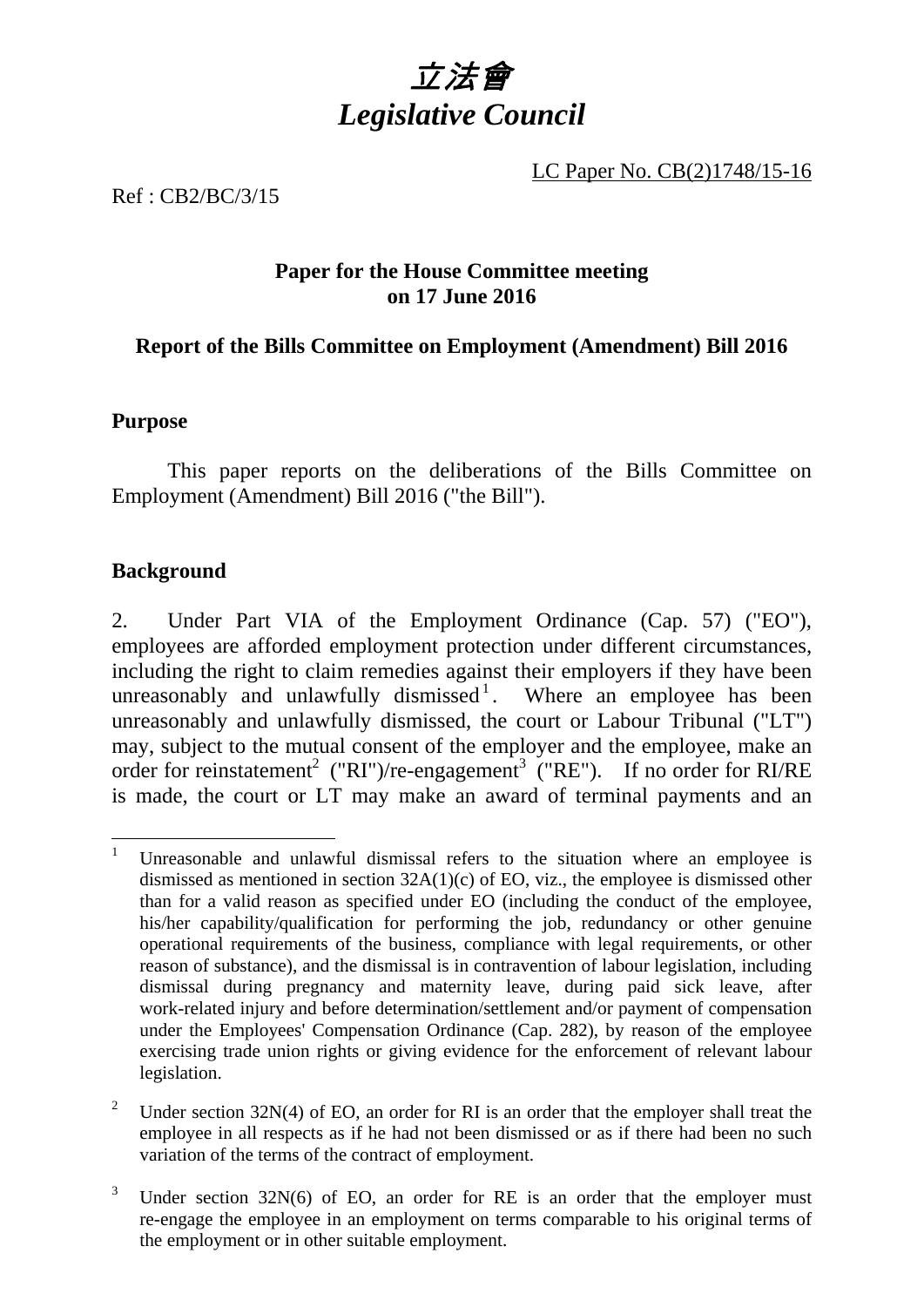additional award of compensation not exceeding \$150,000 to the employee. The court or LT, however, has no power to make an order for RI/RE without the employer's consent, even if it considers such an order appropriate.

3. According to the Administration, to enhance employees' protection against unreasonable and unlawful dismissal ("UUD"), it has, in consultation with the Labour Advisory Board ("LAB") and relevant stakeholders, proposed to amend EO to empower the court or LT to make a compulsory order without securing the consent of the employer for RI/RE of an employee who has been dismissed unreasonably and unlawfully, if the court or LT considers making such an order appropriate and compliance with it by the employer reasonably practicable. Under the proposed amendments, the court or LT may also order the employer to pay a further sum subject to a maximum of \$50,000 to the employee in the event of non-compliance with the RI/RE order by the employer. An employer who fails to pay the further sum wilfully and without reasonable excuse will commit an offence as well.

## **Object of the Bill**

4. The Bill seeks to amend EO so that, if an employee is dismissed in any of the circumstances mentioned in section  $32A(1)(c)$  of EO, i.e. the employee concerned is dismissed without a valid reason and in contravention of a specified statutory provision:

- (a) the employer's agreement is not a prerequisite for ordering RI or RE of the employee;
- (b) the employer must pay a further sum to the employee if the employer fails to reinstate or re-engage the employee; and
- (c) the employer commits an offence if the employer wilfully and without reasonable excuse fails to pay the further sum.

The Bill also seeks to clarify the existing provisions on engagement of the employee by the employer's successor or associated company under an order for RE, and to make supplementary provisions on the procedure for such an arrangement.

5. The Bill will come into operation on a day to be appointed by the Secretary for Labour and Welfare by notice published in the Gazette.

## **The Bills Committee**

6. At the House Committee meeting on 11 March 2016, members agreed to form a Bills Committee to study the Bill. Under the chairmanship of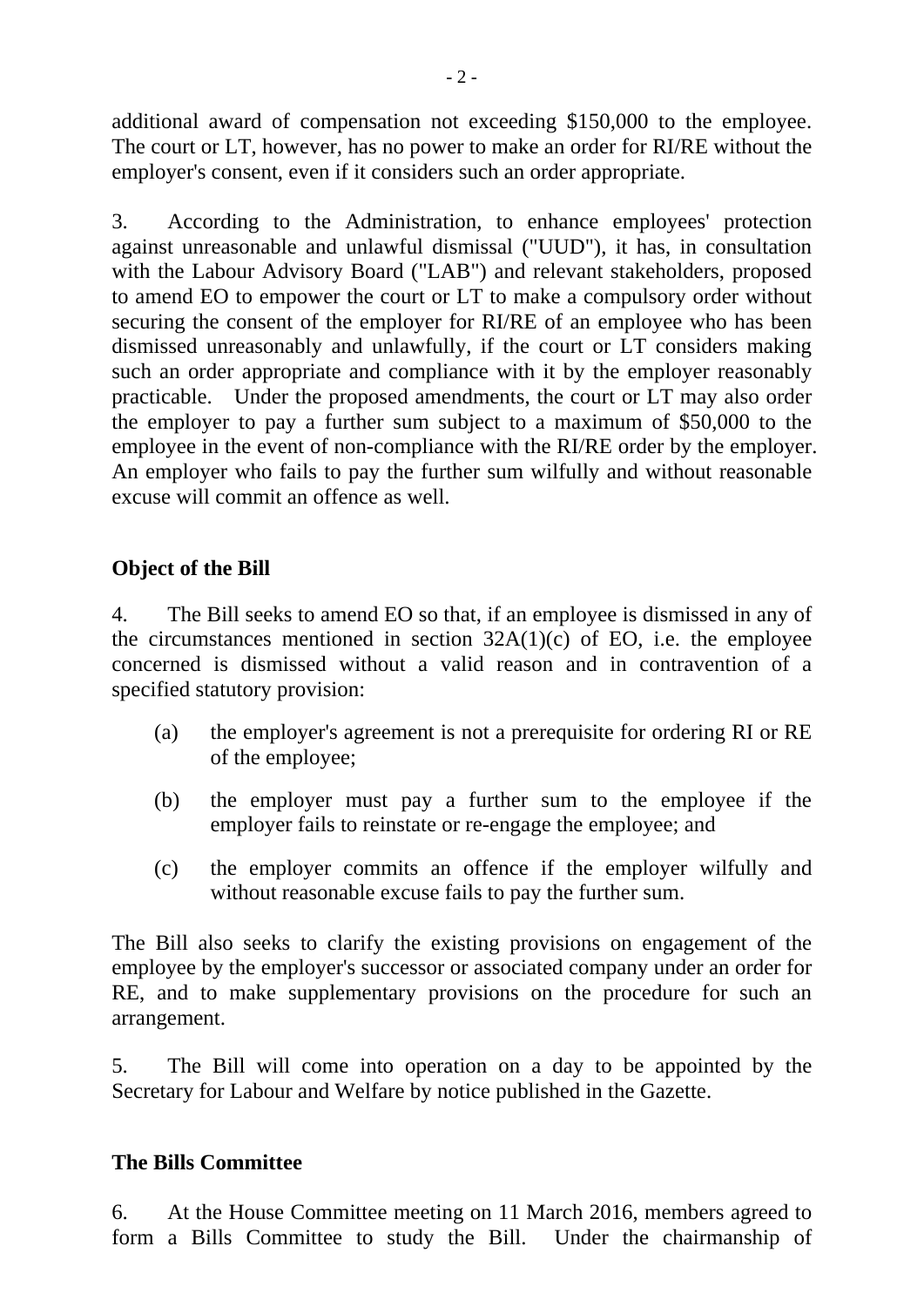Mr WONG Ting-kwong, the Bills Committee held five meetings with the Administration. The membership of the Bills Committee is in **Appendix I**. The Bills Committee has also received views from 17 organizations and individuals at one of its meetings. A list of organizations and individuals which/who have given views to the Bills Committee is in **Appendix II**.

## **Deliberations of the Bills Committee**

## Making an order for RI or RE

7. Clause 4 of the Bill seeks to amend section 32N of EO to, among others, empower the court or LT to make an order for RI or RE without the requirement of the employer's agreement for UUD cases, after taking into account a number of factors. Under the proposed section  $32N(4)(d)$  and  $32N(6)(g)$ , on making an order for RI or RE for UUD cases, the court or LT must specify in the order that if the employee is not reinstated or re-engaged as required by the order, the employer must pay to the employee the sums mentioned in the proposed new section 32NA(1). The sums include:

- (a) the amount of terminal payments that would have been awarded under section 32O if neither an RI nor RE order had been made;
- (b) on top of the terminal payments, the amount of compensation not exceeding \$150,000 that would have been awarded under section 32P if neither an RI nor RE order had been made; and
- (c) a further sum which is \$50,000 or three times the employee's average monthly wages, whichever is lesser.

*Circumstances to be considered in making an RI/RE order* 

8. Having regard to the strained relationship between the employer and employee concerned in a case of UUD, some members have asked about the circumstances and considerations under which the court or LT would make an order for RI or RE.

9. The Administration has advised that the Bill seeks to remove the employer's agreement as a prerequisite to the making of an order for RI or RE by the court or LT in a case of UUD in considering an employee's claim for RI or RE, if the court or LT finds that an order for RI or RE is appropriate and compliance with the order by the employer is reasonably practicable. In doing so, the court or LT has to take into account the circumstances of the case including the relationship between the employer and the employee, the relationship between the employee and other persons with whom the employee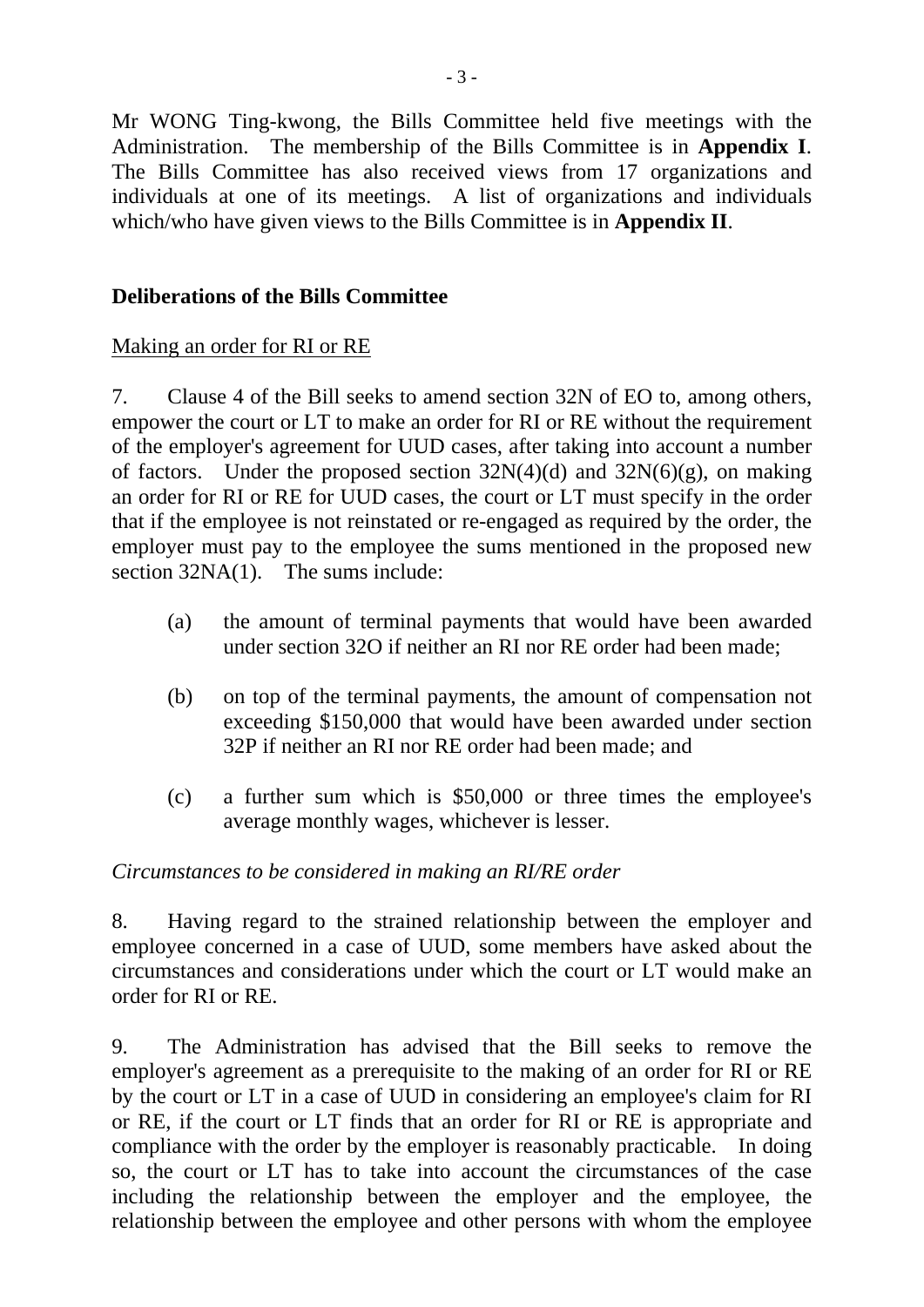has connection in relation to the employment, the circumstances of the dismissal, any genuine difficulties that the employer may face when complying with the order. Both the employer and the employee would be given an opportunity to present his/her case before the court or LT makes the order. The Bill further proposes that the court or LT may, with the agreement of the employer and employee concerned, request the Commissioner for Labour to submit a report containing information that relates to the circumstances of the claim obtained in connection with the conciliation conducted by the Labour Department.

10. Mr LEE Cheuk-yan takes the view that in considering whether it is reasonably practicable for the employer to comply with an order for RI or RE, the court or LT should not take into account the fact that the employer has already engaged a permanent replacement to take up the original position of the dismissed employee, unless the employer shows that it is not practicable for him not to arrange for a permanent replacement. Members note that Mr LEE has indicated his intention to move Committee stage amendments ("CSAs") to the Bill to require the court or LT not to take into account that fact. The Administration has pointed out that as the time for the employee to be able to obtain an order for RI or RE by the court or LT is usually not known, it is not unlikely that the employer would normally hire a replacement employee to fill the vacancy as soon as the dismissed employee has left. This is especially so given that many employers in Hong Kong are small and medium enterprises, which have limited capacity in making deployment of staff to absorb the workload of the dismissed employee. Moreover, it is relevant to note that under EO, the employee may make a claim for RI or RE with LT within nine months after the dismissal. There would thus be problems requiring an employer not to engage a replacement till after a period of time without having heard from the previously dismissed employee that he/she wishes to be reinstated or re-engaged. In addition, the proposed CSAs are undesirable as it would give rise to the dismissal of the replacement employee when an RI or RE order is made.

## *Remedies specified in an order for RI or RE*

11. Some members have expressed concern about whether the employee concerned needs to revert to the court or LT for remedies in case the employer fails to reinstate or re-engage him. The Administration has advised that under the existing provisions of EO, the court or LT must specify in its order for RI or RE the amount of terminal payments and compensation as it considers just and appropriate in the circumstances, to be paid to the employee by the employer if the employer fails to reinstate or re-engage the employee as ordered. To enable an employee who is dismissed unreasonably and unlawfully to obtain the terminal payments, compensation and further sum the soonest possible without having to file another claim to the court or LT in the event that the employer fails to reinstate or re-engage him/her as required by the order, same as the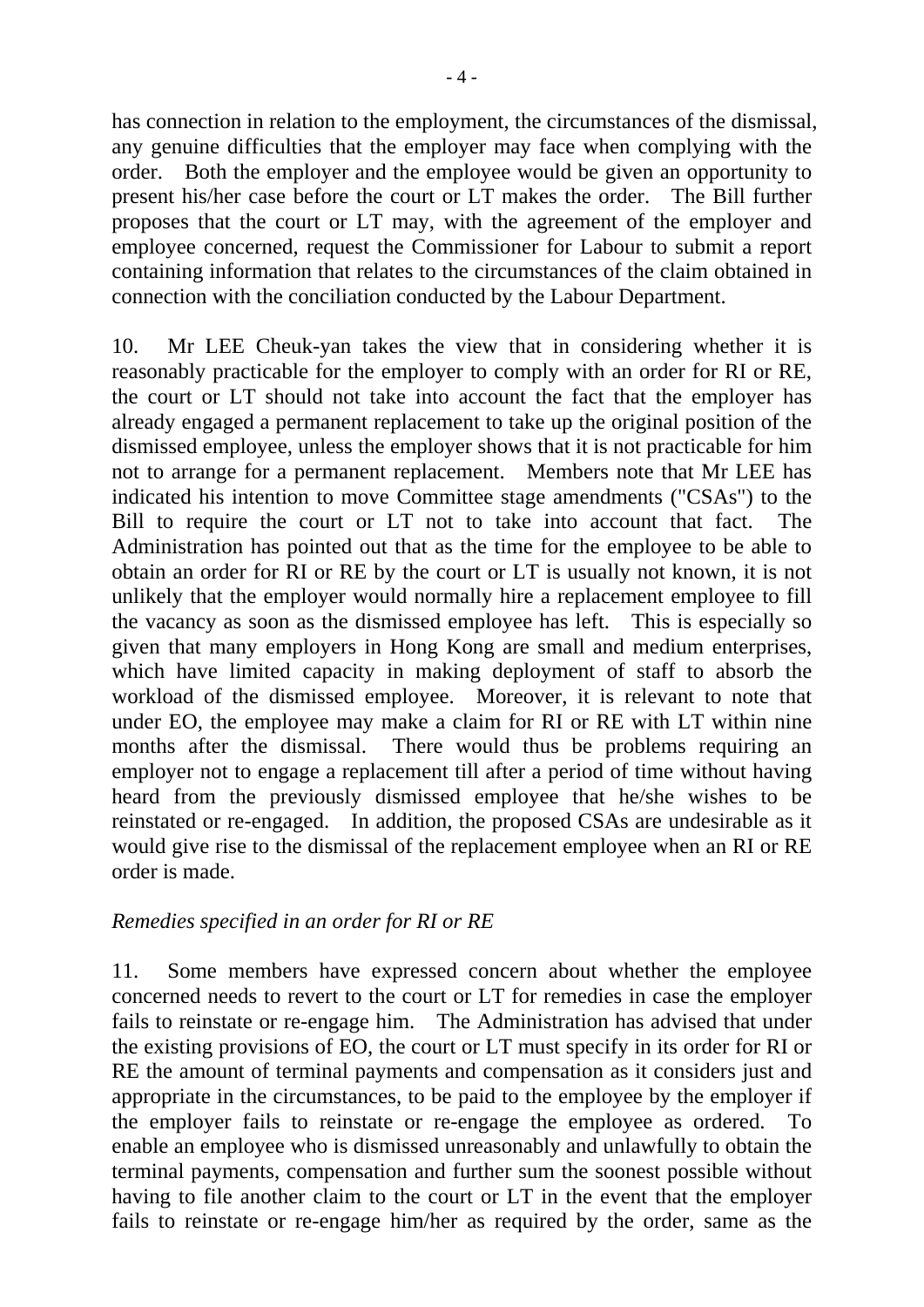existing arrangement for terminal payments and compensation, it is proposed that the further sum should be ordered by the court or LT at the same time when an order for RI or RE is made.

12. Concern has been raised about whether the reinstated/re-engaged employee would be awarded any remedies during the intervening period between the date of dismissal and date of RI/RE. The Administration has explained that the existing legislation does not provide for wage payments, which are payable in respect of work done, in the aforesaid intervening period. Nonetheless, under the current provisions of EO, if the court or LT considers just and appropriate in the circumstances, it may specify as part of the remedies any amount payable by the employer to the employee in respect of any arrears of pay and statutory entitlements under EO which the employee might reasonably be expected to have had but for the dismissal, for the period between the date of dismissal and the date of RI or RE. In considering whether or not to award remedies to the employee, the court or LT would take into account the individual circumstances of the case, including the taking of other employment by the employee concerned during the intervening period. On the other hand, the reinstated or re-engaged employee may be ordered by the court or LT to restore to the employer any amount in respect of any statutory entitlements that the employee has been paid by the employer under EO and that the employee should not have had upon RI or RE.

13. Some members have expressed concern whether an employer of a UUD case may under the Bill, by paying the proposed further sum (the maximum being \$50,000), evade the liability to pay the compensation under section 32P (which may be up to \$150,000). The Administration has explained that the proposed new section 32NA(2) spells out clearly that the court or LT must not take into account the further sum in determining the amounts of terminal payments and compensation. It is therefore clear that the employer's liability to pay the further sum is in addition to his/her liability to pay the terminal payments and compensation. If the employee is not reinstated or re-engaged as required by an order for RI or RE made in a UUD case, depending on the adjudication of the court or LT, the employer may be liable to pay all the three sums specified in the order, viz. terminal payments, compensation and further sum.

## *An order for RI or RE being in force*

14. Some members have enquired how long an order for RI or RE would remain in force and whether the employer can arrange another position for the reinstated employee or terminate the employment afterwards if there are reasonable grounds for doing so. The Administration has pointed out that employers cannot unilaterally change the terms of employment contract. Any variation of individual employment terms should be subject to the mutual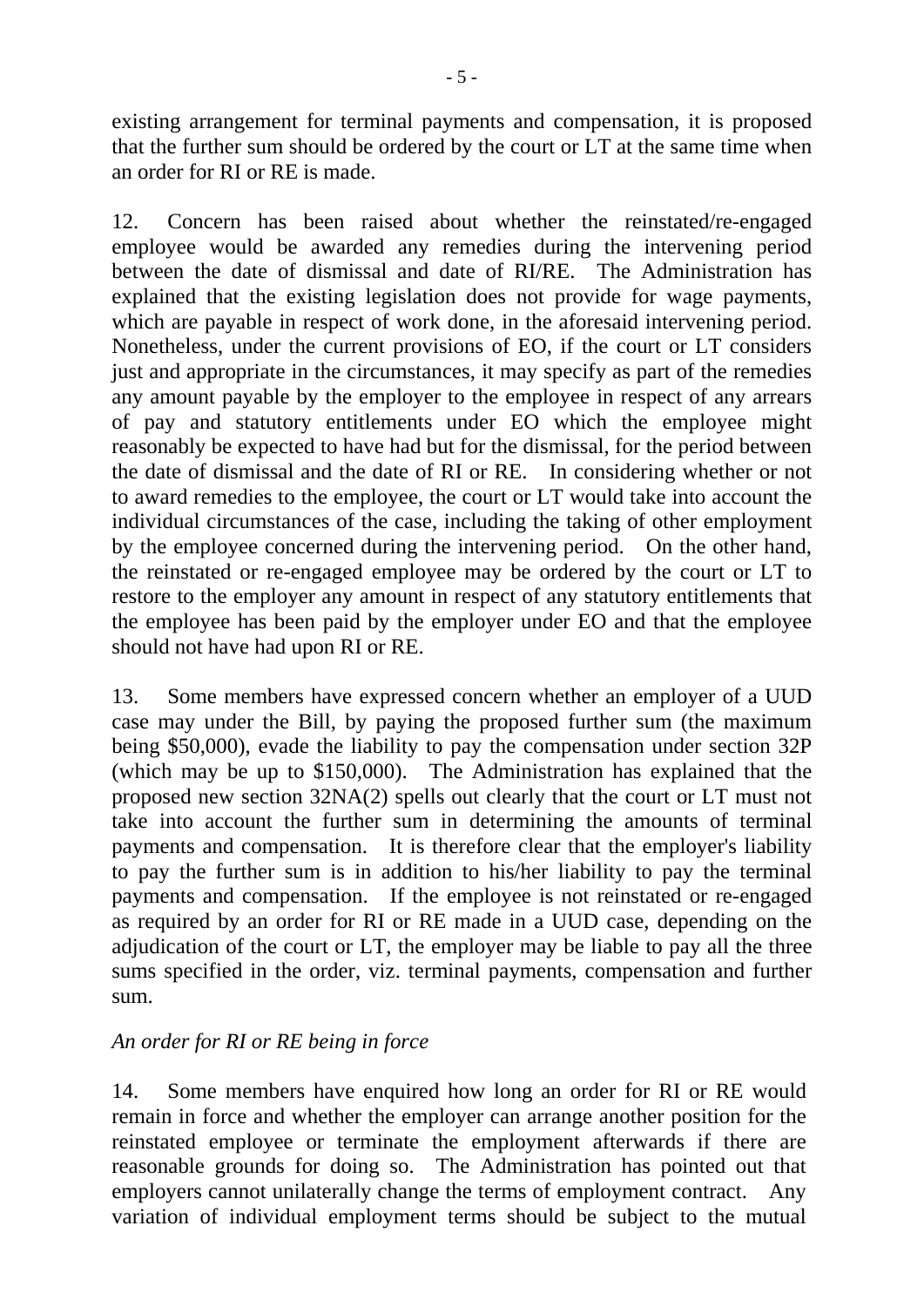agreement between the employer and the employee, the terms of the employment contract and in accordance with the relevant provisions under EO. Besides, the employee is protected under Part VIA of EO if he/she is dismissed.

15. Some members have sought clarification about the remuneration of the reinstated or re-engaged employees whose original employment comprises basic wages, tips and commissions. Mr IP Kin-yuen has expressed concern about the impact of an order for RE on the calculation of length of service of teaching staff who is involved in a case of UUD and is later re-engaged by another school belonging to the same sponsoring body, given that the salary of teachers would largely be commensurate with their years of service.

16. The Administration has advised that under an order for RI, the employer is required to treat the employee in all aspects as if he/she has not been dismissed or as if there has been no variation of the terms of the employment contract. Where an employee is re-engaged as required by an order for RE, the continuity of the employee's period of employment is not to be treated as broken by the employee's absence from work between the date of dismissal and the date of re-engagement for reckoning his/her entitlements under EO and his/her employment contract. In the written agreement made among the employee, employer and employer's successor or associated company concerned, among others, the terms have to spell out that the employee's period of employment with the original employer is to be counted as a period of employment of the employee with the successor or associated company for reckoning the employee's existing and future entitlements under EO and his/her employment contract.

## *Proposal to extend the applicability of an order for RI/RE*

17. Mr LEE Cheuk-yan takes the view that to safeguard employees' protection against unreasonable dismissal, other than UUD cases, cases of unreasonable dismissal should also be covered. Members note that Mr LEE has indicated his intention to propose CSAs to the Bill to the effect that the employer's agreement is not a prerequisite for ordering RI or RE of an employee who has been dismissed unreasonably, and that the employee concerned should also be eligible for compensation awarded under section 32P of EO. The Administration has drawn members' attention to the main object of the Bill which seeks to enhance employees' protection against UUD. Mr LEE's proposed CSAs would appear to fall outside the scope of the Bill.

## Amount of further sum

18. Some members have expressed the view that the proposed further sum under the proposed new section 32NA is too low to provide sufficient deterrence for the employers not to comply with an order for RI or RE, nor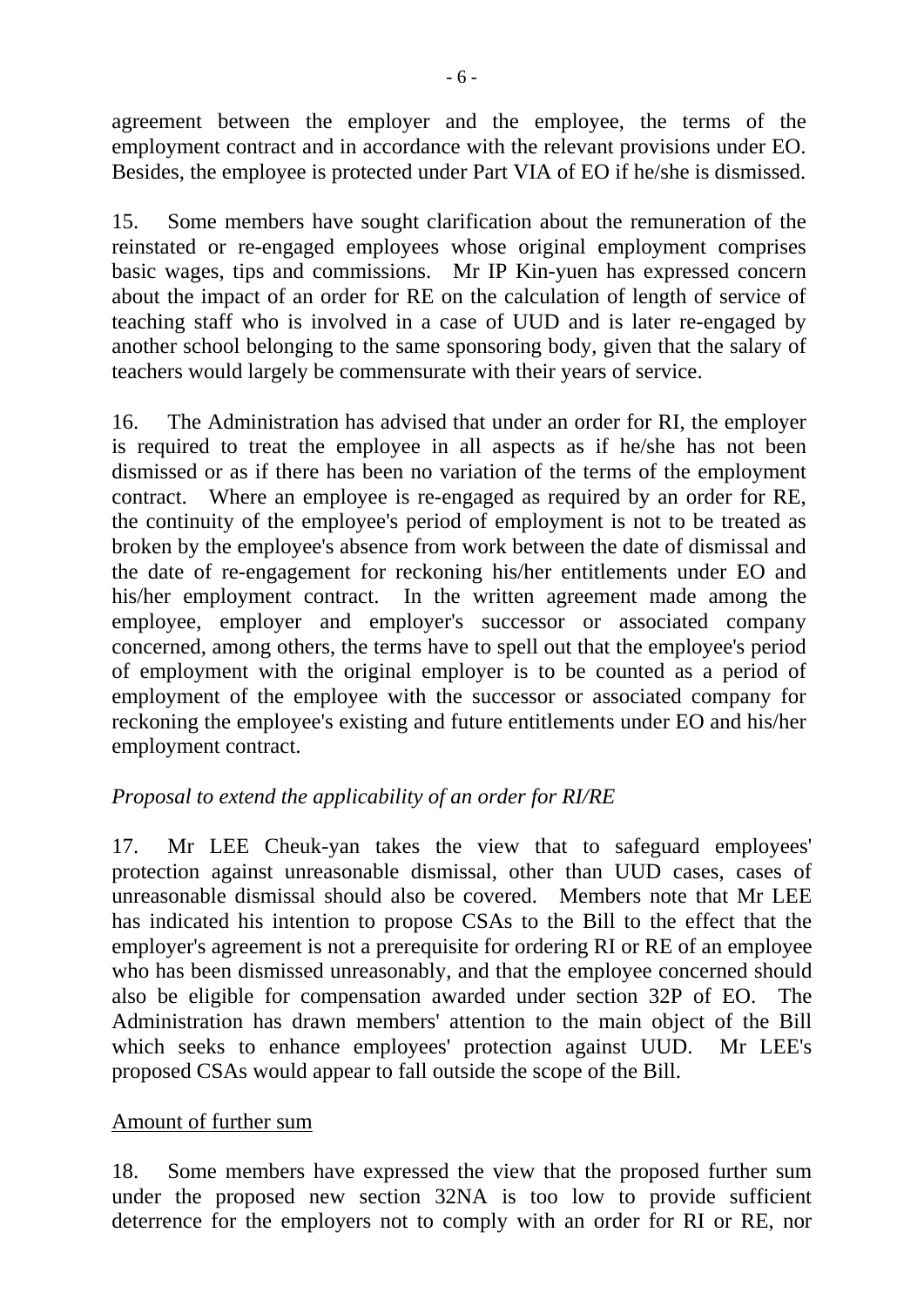provide adequate protection for employees, in particular high-salaried employees, against UUD. They have expressed concern that an employer can evade the obligation to reinstate or re-engage an employee by paying the latter with the further sum, which has defeated the purpose of safeguarding employees' rights of RI or RE in a UUD case. Noting that the consensus on the proposed amount of the further sum was reached by LAB in 2007, these members consider that there is room for upward adjustment in the amount of the further sum. They have called on the Administration to consider increasing the maximum amount of the further sum.

19. To enhance the deterrence on an employer's failure to reinstate or re-engage an employee as ordered by the court or LT, Mr SIN Chung-kai has indicated his intention to propose a CSA to clause 5 of the Bill to the effect that the further sum will be set three months' wages of employees or \$50,000, whichever is the greater.

20. The Administration has advised that the effect of Mr SIN Chung kai's proposed CSA would be to remove the proposed ceiling of \$50,000 for the further sum. With the minimum amount of the further sum set at \$50,000 under the proposed CSA, an employer may be required to pay a further sum that far exceeds three months' wages to the employee for not reinstating or re-engaging the employee, depending on the employee's wages. On the other hand, by removing the ceiling of the further sum, the amount of further sum for an employee with high monthly wages may be a substantial amount. The Administration has stressed that the further sum is in addition to the terminal payments and compensation which an employer has a liability to pay if so ordered by the court or LT in a UUD case.

21. Some members including Mr Andrew LEUNG, Mr YIU Si-wing and Mr CHUNG Kwok-pan consider that Mr SIN's proposed CSA would increase significantly the amount of the further sum. This would not only depart from the consensus reached by LAB, but also would have impact on the affordability of small and medium enterprises.

22. Some other members including Mr LEUNG Yiu-chung and Mr POON Siu-ping have also expressed reservations about Mr SIN's proposed CSA. They consider that under Mr SIN's proposed CSA, the maximum amount of the further sum for low-paid employees would still be capped at \$50,000. Mr LEUNG Yiu-chung has indicated that he intends to propose a CSA to the Bill to the effect that the amount of the further sum will be set six times the employee's average monthly wages or \$100,000, whichever is the lesser. Mr LEE Cheuk-yan has also indicated that he would propose CSAs to the Bill such that the amount of the further sum will be set six times the employee's average monthly wages or \$100,000, whichever is the greater; and that the amount of the further sum would be revised by resolution of the Legislative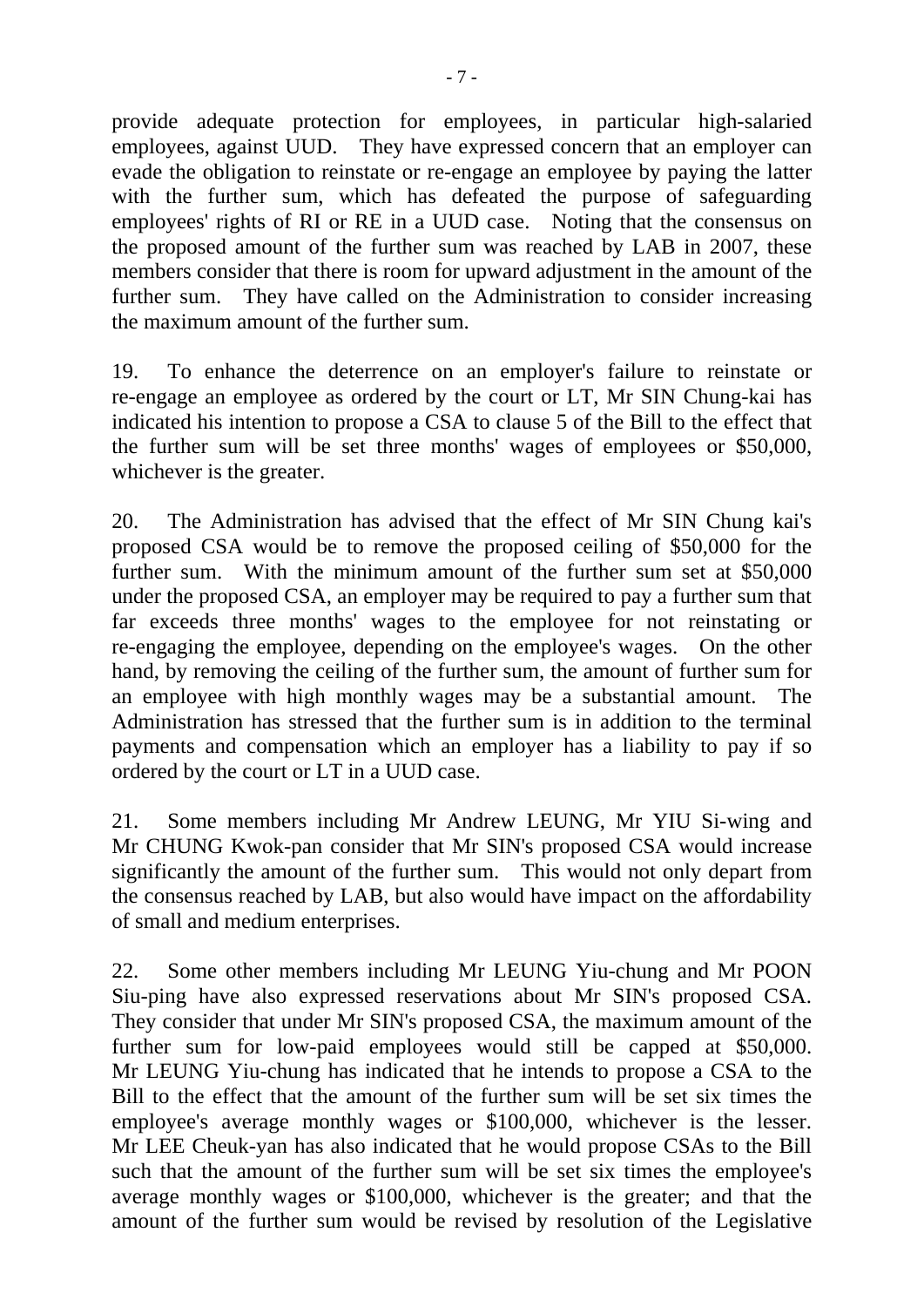Council instead of by notice published in the Gazette by the Commissioner for Labour.

23. The Administration has explained that the amount of the further sum is a consensus reached by LAB after thorough discussion involving LAB members as well as the major employers' associations and employee unions which they represent, and that LAB was apprised of the latest developments of the proposals under the Bill in late 2015. The Administration has pointed out that CSAs proposed by members represent deviations from the consensus of LAB. The Administration would need to consult LAB again on the proposals. After having consulted LAB in May 2016, the Administration has further advised that whilst LAB agreed that the ceiling for the further sum might be increased, but they would need time to further consult their respective organisations before they could discuss the subject further at LAB. The Administration will inform Members if and when LAB has reached a new consensual view on this matter. As the different sets of CSAs proposed by Mr LEE Cheuk-yan are received after LAB was last consulted in May 2016, the Administration will, in accordance with the established practice, need to take the matter back to LAB for further discussion. The Administration notes that Members strongly urge the Administration to foster the discussion of LAB on the matter as early as possible in order not to delay the coming into operation of the Bill. LD will bring back the subject to LAB as soon as practicable.

## Engagement of the employee by the employer's successor or associated company

24. The proposed new sections 32PA and 32PB in clause 7 provide for alternative compliance with an order for RE by the employer's successor or associated company. On the need for the proposed new sections 32PA and 32PB, the Administration has explained that there is ambiguity in the existing EO provisions on RE by the employer's successor or associated company. Besides, given that the employer's successor or associated company is not a party to the proceedings relating to the employee's claim, there is doubt as to how an order made by the court or LT may involve a successor or associated company. There is hence a need to remove the doubt and make necessary supplementary provisions on the arrangement for RE of the employee by the employer's successor or associated company and the respective obligations of the employer and the successor or the associated company under an RE order.

25. According to the Administration, the proposed new section 32PA seeks to provide an additional avenue for the employer to discharge the obligation under an RE order i.e. the employee being re-engaged by the employer's successor or associated company. With the consent of the employee, the employer's obligation under the order to re-engage the employee may be deemed to have been fulfilled if the employer's successor or associated company engages the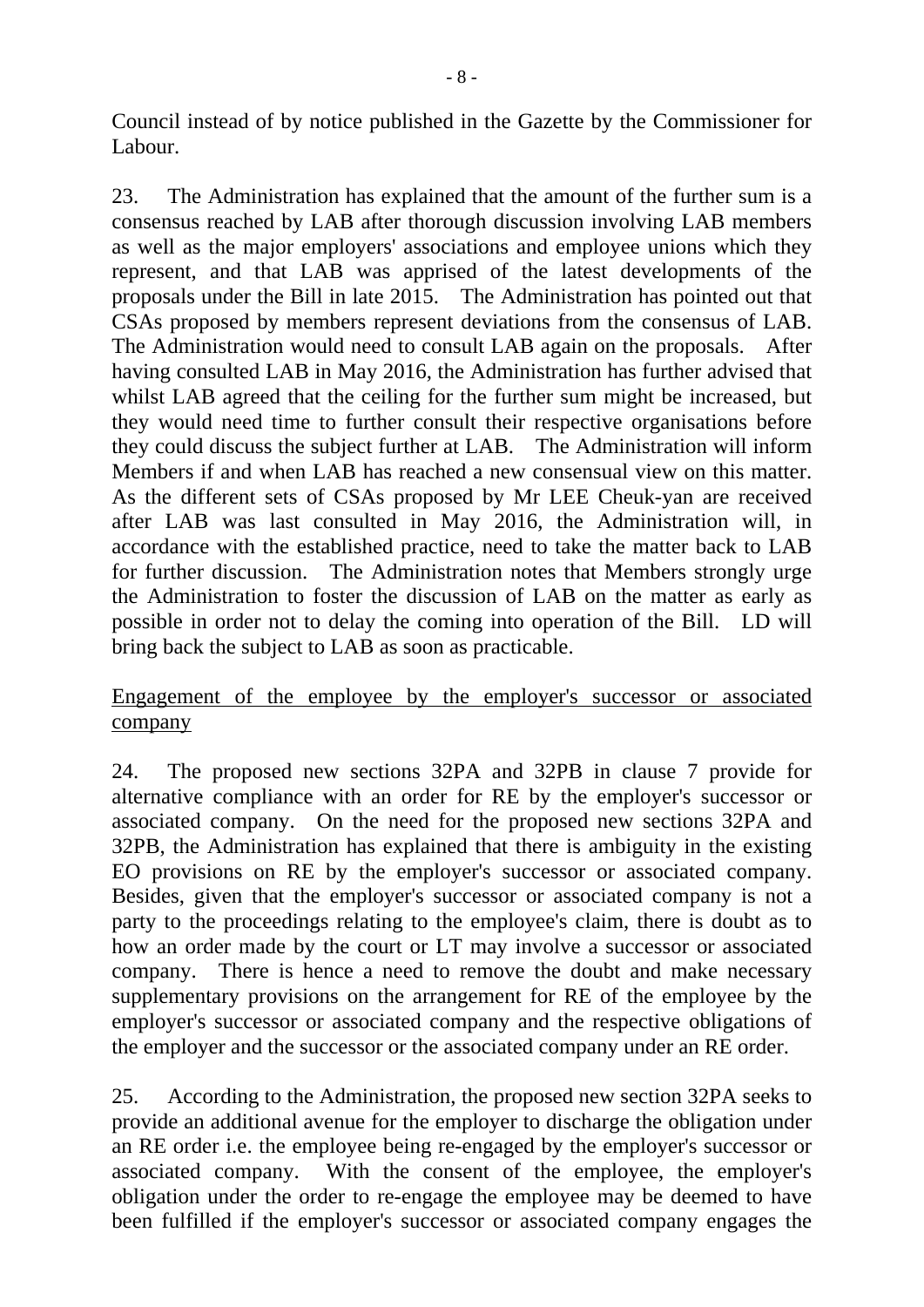employee on comparable terms. Such arrangement has to be agreed by the three parties concerned, viz. the employee, employer and successor or associated company, and the terms must be specified in a written agreement made among the three parties concerned and endorsed by the court or LT.

26. Some members including Mr Andrew LEUNG and Mr CHUNG Kwok-pan have expressed the view that it is not appropriate for the associated company to assume the statutory responsibility to re-engage the employee concerned. As the RE arrangement has to be agreed by the three parties concerned, it would be more appropriate for the dispute to be settled out of the court.

27. The Administration has stressed that the associated company would not be compelled to re-engage the employee unless the associated company itself, together with the original employer and the employee concerned, reach an agreement to do so. In the written agreement made among them, there have to be terms concerning the associated rights and obligation of the parties. If the successor or associated company eventually does not re-engage the employee, the original employer's obligation under the order for re-engagement is not relieved. The original employer has to pay to the employee terminal payments, compensation and further sum (if applicable) if the former has not re-engaged the employee either.

## Legal consequences for failing to pay further sum under an order for RI or RE

28. Clauses 9 and 10 amend sections 43N and 43P of EO respectively to the effect that an employer commits an offence if:

- (a) the employer fails to reinstate or re-engage the employee as ordered; and
- (b) the employer also fails, wilfully and without reasonable excuse, to pay "specified entitlements" as defined under the proposed section  $43N(1)(k)$  payable on that failure.

29. Mr LEE Cheuk-yan takes the view that the employer's failure to reinstate or re-engage the employee should constitute an offence under EO, irrespective of whether the employer would pay the employee with terminal payments, compensation and further sum awarded by the court or LT. Mr LEE Cheuk-yan has further indicated that he intends to propose CSAs to the Bill to provide that the court or LT should obtain the concerned employee's express agreement to include the terminal payments, compensation and further sum in the order for RI or RE. If the employee does not expressly agree to the term, the employee may apply to the court or LT for an order for compliance against the employer if the employee is not reinstated or re-engaged in accordance with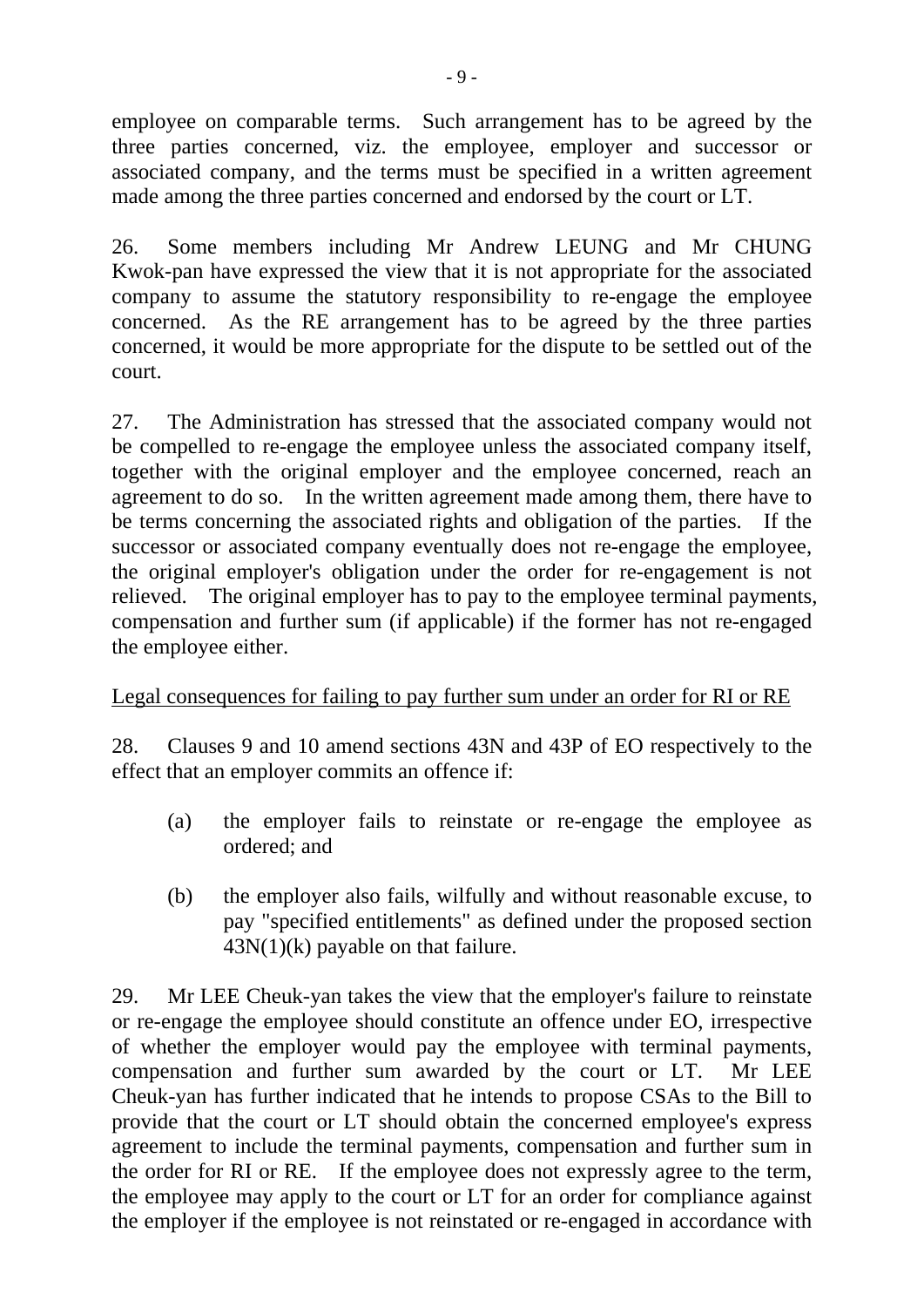the terms specified in the order for RI or RE. If the employer fails to comply with the order for compliance, the employee may make an application to the court, and the employer is required to pay to the employee the terminal payments, compensation and further sum and is liable to a fine, imprisonment and/or sequestration of property.

30. The Administration has explained that under the existing EO, an employer who wilfully and without reasonable excuse fails to pay, among others, the compensation awarded by the court or LT for UUD cases commits a criminal offence and is subject to a maximum fine of \$350,000 and three years' imprisonment on conviction. For the sake of maintaining consistency with the offence related to the non-payment of the compensation which involves UUD cases, it is proposed that the non-payment of further sum also be made a criminal offence, with the penalty, and personal liability of the partner or director or the responsible persons of the employer who consented to or connived at the commission of the offence, to be pitched at the same level as those applicable to non-payment of compensation awarded by the court or LT for UUD cases.

31. The Administration has advised that in drawing up the legislative proposal, reference has been made to overseas practices in respect of the making of compulsory RI or RE order. The Administration has further advised that Mr LEE's proposed order for compliance would inevitably prolong the process by which an employee can obtain the terminal payments, compensation and further sum in the event that he/she is not reinstated or re-engaged by the employer as ordered. It also departs from the consensus of LAB that, instead of penalizing the employer with a fine or imprisonment, the employee shall be paid the said three sums in an expeditious manner and the employer's obligation to reinstate or re-engage the employee should be relieved after paying the three sums. LAB discussed the matter again in depth at its meeting held in May 2016 and maintained its consensus that non-compliance of an RI or RE order should not be criminalized.

## Variation of an RE order

32. Members note that under the proposed new section 32PA(4), an application for variation of an RE order may only be made by the employee. Some members have expressed concern about what actions the employer can take if the employee fails, refuses or neglects to make an application for variation of an RE agreement even when an re-engagement agreement has been entered into by all relevant parties.

33. The Administration has advised that the policy intent is that the obligation to re-engage the employee under an RE order all along rests on the employer. To safeguard the interests of the employee and clearly define the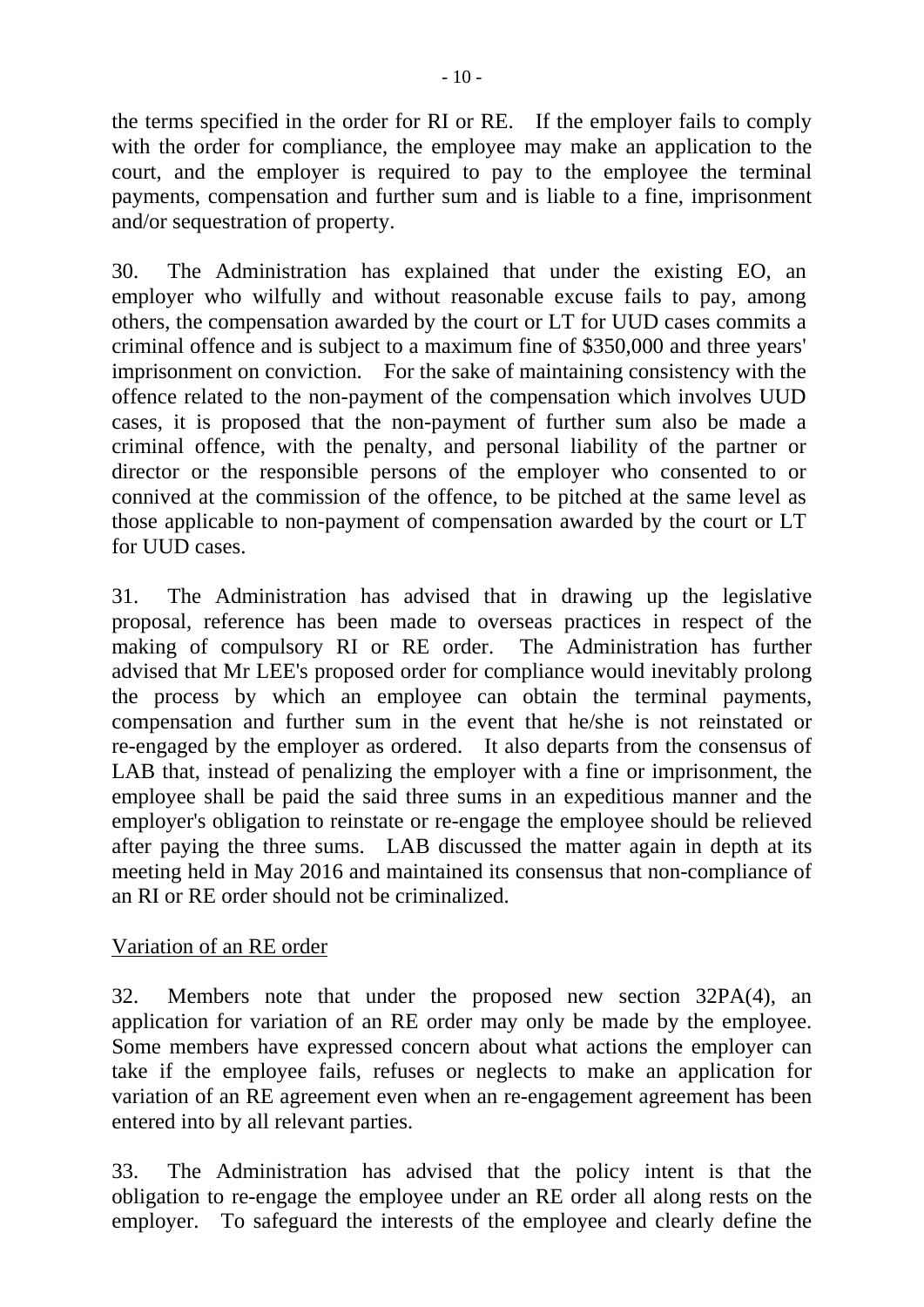respective rights and obligations of the parties under the arrangement, the proposed new section 32PA spells out that the RE terms must be specified in a written agreement made among the employee, the employer and the employer's successor or associated company, and that application to vary the RE order is to be made by the employee. As endorsed by LAB, under this arrangement, the employee's consent is the prerequisite for the court or LT considering an offer of RE by the employer's successor and associated company. If the employee does not make an application for variation of the RE order after the RE agreement is made, the original RE order as made by the court or LT remains in force.

## Relief from paying the further sum

34. The proposed new section 32PC allows an employer to apply to the court or LT for relief from the liability to pay the further sum if it is no longer reasonably practicable for the employer to reinstate or re-engage the employee because of reasons attributable to the employee or because a change of circumstances has occurred beyond the employer's control since the making of the order. Some members have enquired whether "a change of circumstances" just includes any relevant events happened after the order was made and before the specified date for RI or RE, or it also includes all the relevant events that occurred within the seven days or the extended period as stated in the proposed subsections 5(a) and 5(b).

35. The Administration has advised that the employer becomes liable to pay the further sum if the employee is not reinstated or re-engaged by the date specified in the order. Given the liability of the employer to pay the further sum arises if the employee is not reinstated or re-engaged by the specified date for RI or RE, it appears that under normal circumstances, events occurring after that date may not be relevant to the employer's failure to reinstate or re-engage the employee as ordered. Nevertheless, the court or LT may take into account any events which it considers relevant in determining whether relief from paying the further sum should be granted.

## Related amendments

36. Members note that Parts 3 to 5 of the Bill seek to make a number of related amendments to the Labour Tribunal Ordinance (Cap. 25) and its subsidiary legislation to provide for:

- (a) the procedures for making an application for the purposes of the proposed new section 32PA or 32PC of EO; and
- (b) forms for applications for the purposes of the proposed new sections 32PA and 32PC, and the related notice of hearing and a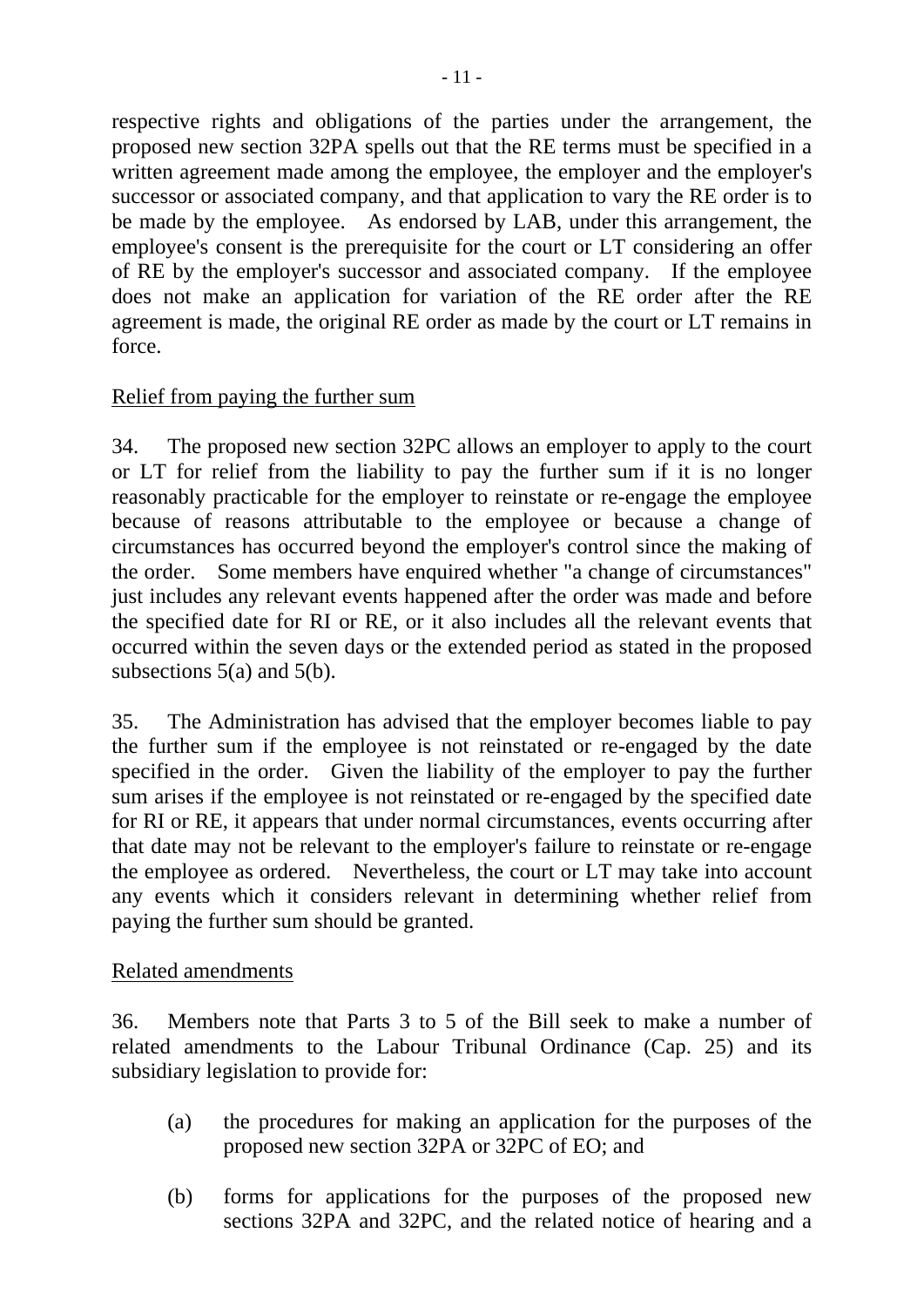## certificate of a LT award or order.

37. Members also note that the RI/RE arrangement proposed under the Bill would apply to cases where the date of dismissal, or the date of notice if prior notice of dismissal is given, on or after the commencement date of the relevant provisions of the Bill.

## **Committee stage amendments**

38. The Bills Committee takes note that Mr LEE Cheuk-yan, Mr LEUNG Yiu-chung and Mr SIN Chung-kai have indicated their respective intention to propose CSAs to the Bill as mentioned in paragraphs 10, 17, 19, 22 and 29 above. The CSAs proposed by Mr LEE Cheuk-yan and Mr SIN Chung-kai are in **Appendices III and IV** respectively.

39. The Bills Committee will not propose any CSAs to the Bill.

## **Resumption of Second Reading debate**

40. The Bills Committee raises no objection to the resumption of the Second Reading debate on the Bill.

## **Advice sought**

41. Members are invited to note the deliberations of the Bills Committee.

Council Business Division 2 Legislative Council Secretariat 16 June 2016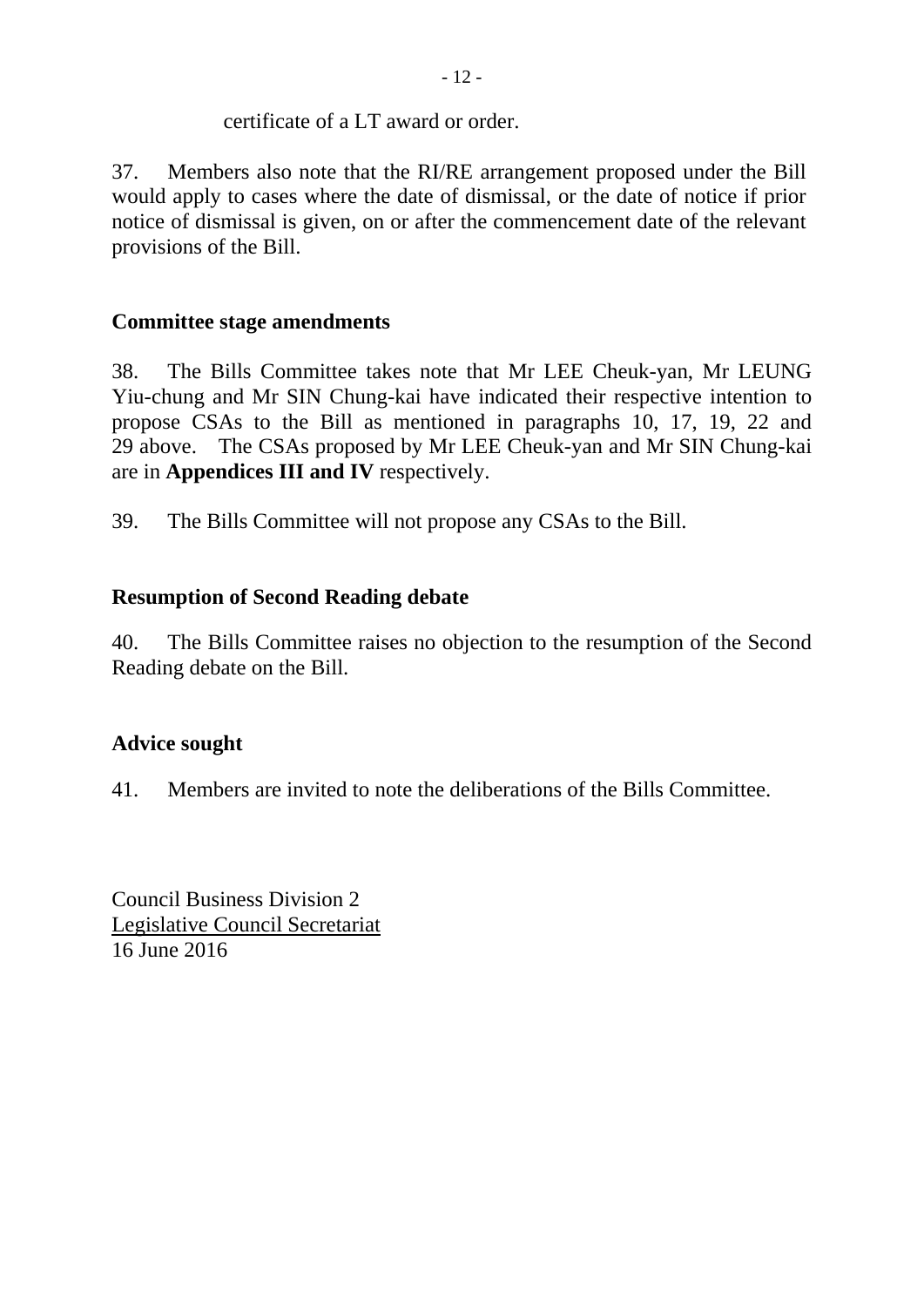# **Appendix I**

# **Bills Committee on Employment (Amendment) Bill 2016**

| <b>Chairman</b>      | Hon WONG Ting-kwong, SBS, JP                                                                                                                                                                                                                                                                                                                                                                                                                                                          |
|----------------------|---------------------------------------------------------------------------------------------------------------------------------------------------------------------------------------------------------------------------------------------------------------------------------------------------------------------------------------------------------------------------------------------------------------------------------------------------------------------------------------|
|                      |                                                                                                                                                                                                                                                                                                                                                                                                                                                                                       |
| <b>Members</b>       | Hon LEE Cheuk-yan (since 1 April 2016)<br>Hon LEUNG Yiu-chung<br>Hon Andrew LEUNG Kwan-yuen, GBS, JP<br>Hon Cyd HO Sau-lan, JP<br>Hon IP Kwok-him, GBS, JP<br>Hon Alan LEONG Kah-kit, SC<br>Hon WONG Yuk-man<br>Hon Frankie YICK Chi-ming, JP<br>Hon YIU Si-wing, BBS<br>Hon Gary FAN Kwok-wai<br>Hon CHAN Yuen-han, SBS, JP<br>Hon KWOK Wai-keung<br>Hon SIN Chung-kai, SBS, JP<br>Hon IP Kin-yuen<br>Hon POON Siu-ping, BBS, MH<br>Hon TANG Ka-piu, JP<br>Dr Hon CHIANG Lai-wan, JP |
|                      | Hon CHUNG Kwok-pan                                                                                                                                                                                                                                                                                                                                                                                                                                                                    |
|                      | Hon Alvin YEUNG Ngok-kiu                                                                                                                                                                                                                                                                                                                                                                                                                                                              |
|                      | (Total: 20 members)                                                                                                                                                                                                                                                                                                                                                                                                                                                                   |
| <b>Clerk</b>         | Miss Betty MA                                                                                                                                                                                                                                                                                                                                                                                                                                                                         |
| <b>Legal Adviser</b> | Mr Alvin CHUI                                                                                                                                                                                                                                                                                                                                                                                                                                                                         |
| <b>Date</b>          | 1 April 2016                                                                                                                                                                                                                                                                                                                                                                                                                                                                          |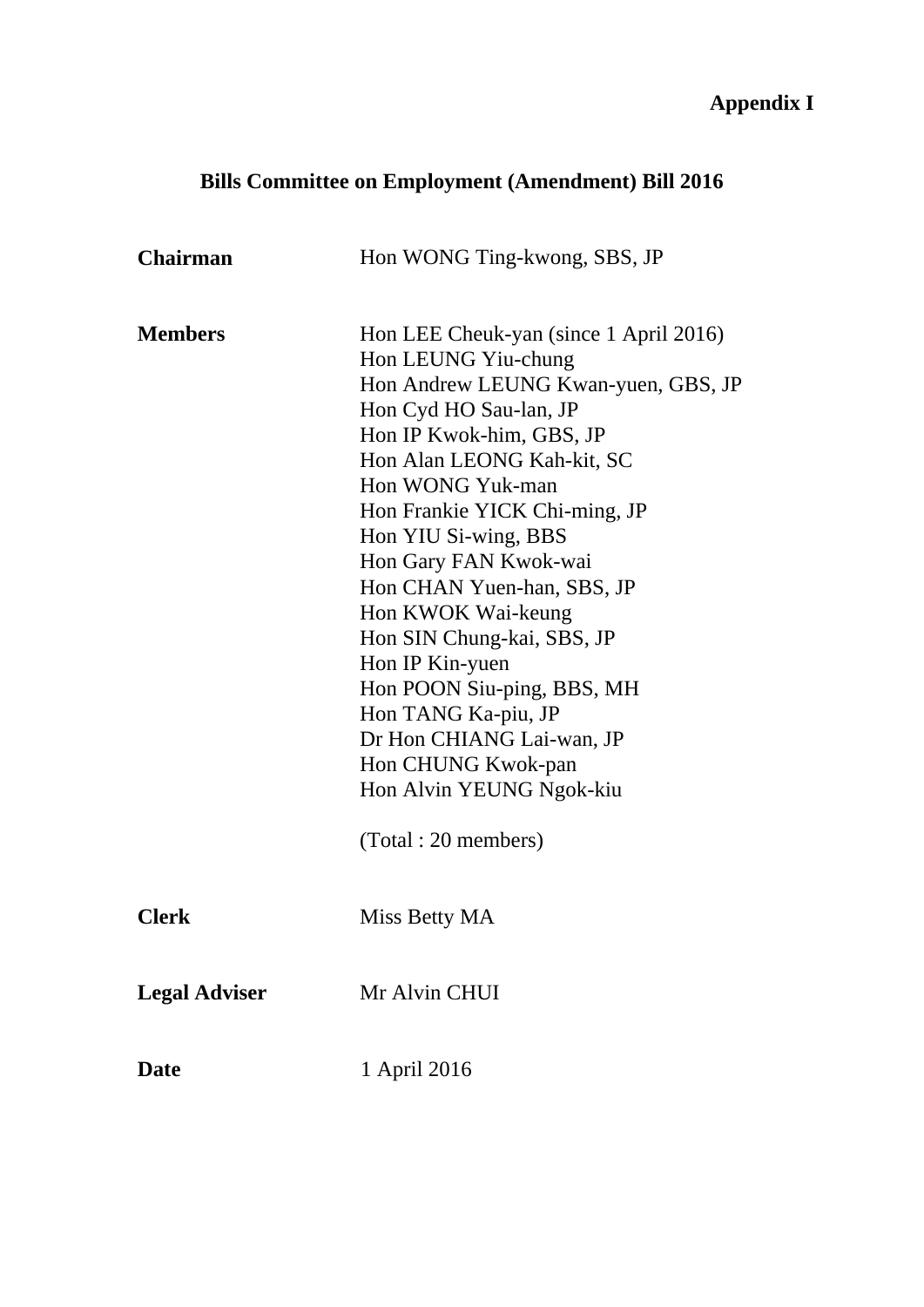## **Appendix II**

## **Bills Committee on Employment (Amendment) Bill 2016**

## List of organizations/individuals which/who have given oral representation to the Bills Committee

- 1. Manpower Concern Group
- 2. Labour Party
- 3. 民生議政
- 4. 合味道杯麵之友
- 5. Liberal Party
- 6. Ms Christine FONG Kwok-shan, Sai Kung District Council member
- 7. Great Tsing Yi
- 8. Hong Kong Buildings Management and Security Workers General Union
- 9. Hong Kong Professional Teachers' Union
- 10. Hong Kong Chef Union
- 11. Hong Kong Confederation of Trade Unions
- 12. Mr CHONG Ka-wai
- 13. The Federation of Hong Kong & Kowloon Labour Unions
- 14. Neighbourhood and Worker's Service Centre
- 15. Mr WONG Kai-yeung
- 16. Mr LEUNG Kam-wai, Kwai Tsing District Council member
- 17. Mr LAI Chi-po

## List of organisation which has provided written views to the Bills Committee

1. 梁山同好會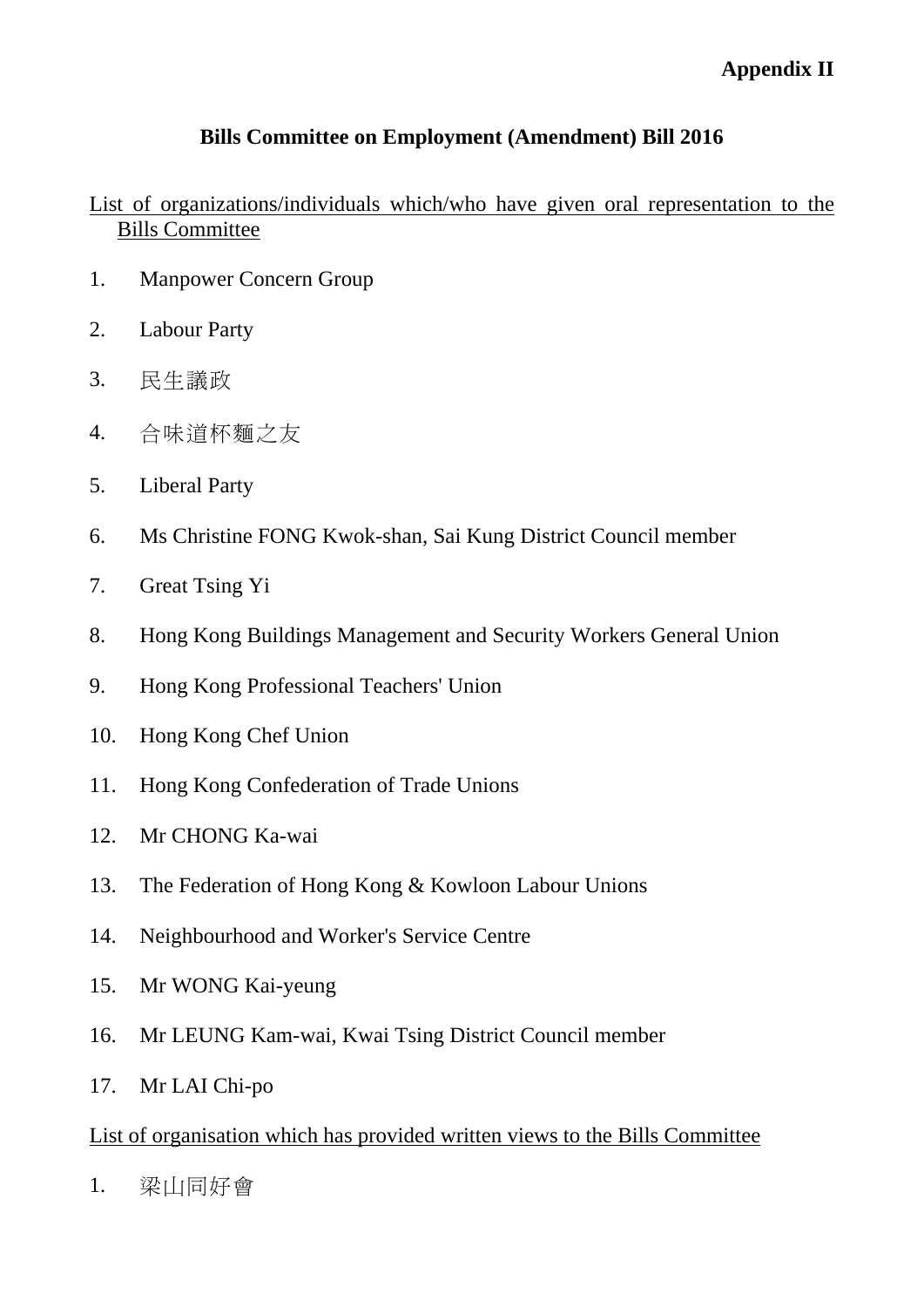#### Committee Stage

### Amendments to be moved by the Honourable LEE Cheuk-yan

(Set 1)

#### Clause **Amendment Proposed**

- 4(1) At the beginning of the proposed section 32N(3C)(b), by adding "subject to subsection (3CA),".
- $4(1)$  By adding after the proposed section  $32N(3C)$ 
	- "(3CA) If the employer has engaged a permanent replacement for the employee, the court or Labour Tribunal must not take that fact into account in determining, for the purposes of subsection (3B), whether it is reasonably practicable to comply with an order for reinstatement or re-engagement, unless the employer shows—
		- (a) that it was not practicable for the employer to arrange for the employee's work to be done without engaging a permanent replacement; or
		- $(b)$  that—
			- (i) the employer engaged the replacement after the lapse of a reasonable period, without having heard from the employee that the employee wished to be reinstated or re-engaged, and
			- (ii) when the employer engaged the replacement it was no longer reasonable for the employer to arrange for the employee's work to be done except by a permanent replacement.".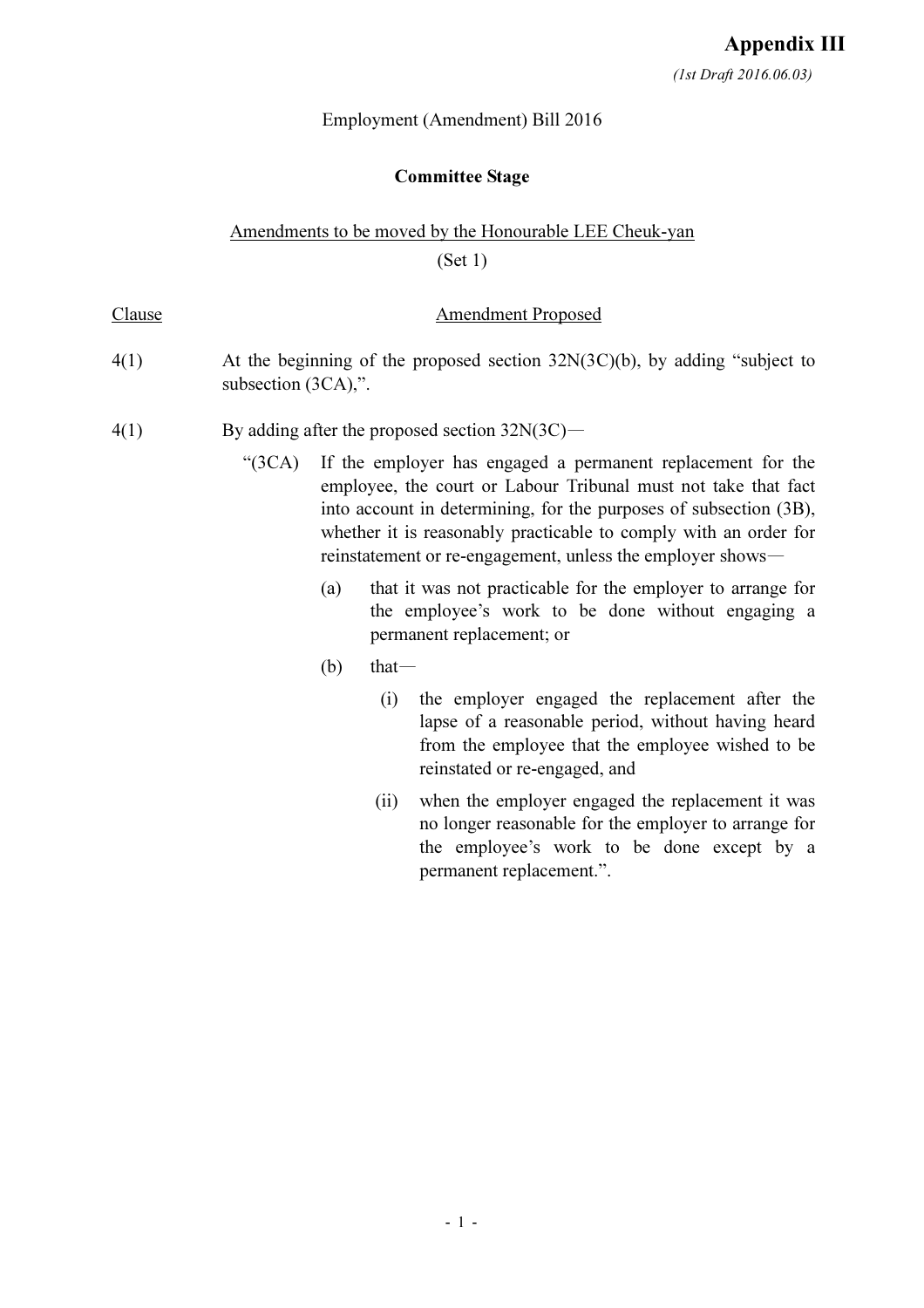## Committee Stage

#### Amendments to be moved by the Honourable LEE Cheuk-yan  $(Set 2)$

| Clause | <b>Amendment Proposed</b>                                                                                                                |
|--------|------------------------------------------------------------------------------------------------------------------------------------------|
| 5      | In the proposed section $32NA(1)(b)$ , by deleting "lesser" and substituting<br>"greater".                                               |
| 5      | In the proposed section $32NA(1)(b)(i)$ , by deleting "\$50,000" and substituting<br>"\$100,000".                                        |
| 5      | In the proposed section $32NA(1)(b)(ii)$ , by deleting "3 times" and substituting<br>"6 times".                                          |
| 5      | In the proposed section 32NA(3), by deleting "Commissioner may, by notice"<br>and substituting "Legislative Council may, by resolution". |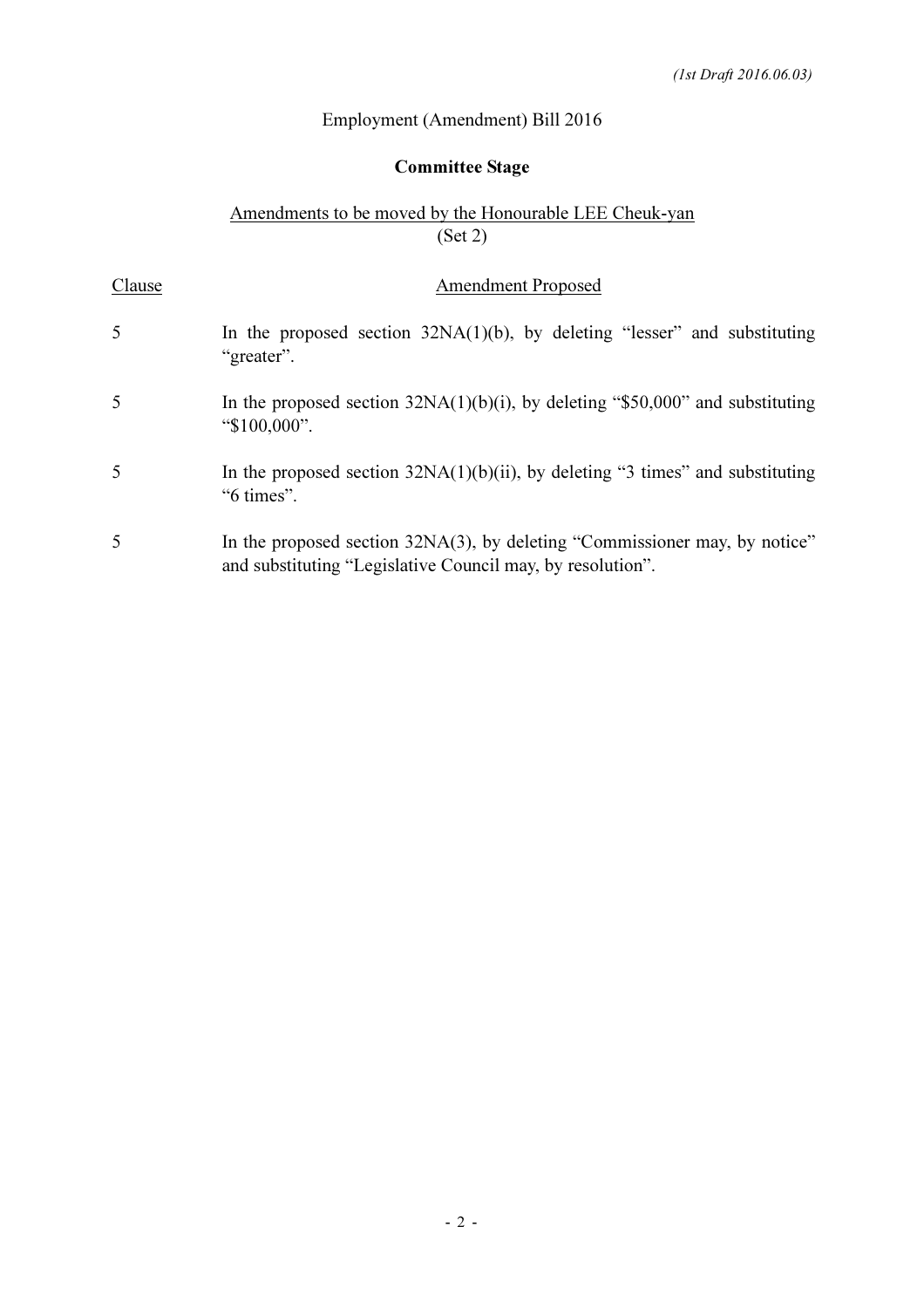## Committee Stage

## Amendments to be moved by the Honourable LEE Cheuk-yan (Set 3)

| Clause | <b>Amendment Proposed</b>                                                                                                                                               |
|--------|-------------------------------------------------------------------------------------------------------------------------------------------------------------------------|
| 4(1)   | In the proposed section $32N(3)(b)$ , by deleting "the employer and the employee<br>whether they agree" and substituting "the employee whether the employee<br>agrees". |
| 4(1)   | By deleting the proposed section 32N(3A).                                                                                                                               |
| 4(1)   | In the proposed section $32N(3B)$ , by deleting everything before "the employee"<br>expresses" and substituting "If".                                                   |
| 8      | In the proposed section $32PC(1)$ , by deleting " $32A(1)(c)$ " and substituting<br>" $32A(1)$ ".                                                                       |
| 14     | In the proposed section $30A(1)$ , in the definition of <i>relief application</i> , by<br>deleting " $32A(1)(c)$ " and substituting " $32A(1)$ ".                       |
| 18(1)  | In the proposed Form 10B, by deleting "32A(1)(c)" and substituting "32A(1)".                                                                                            |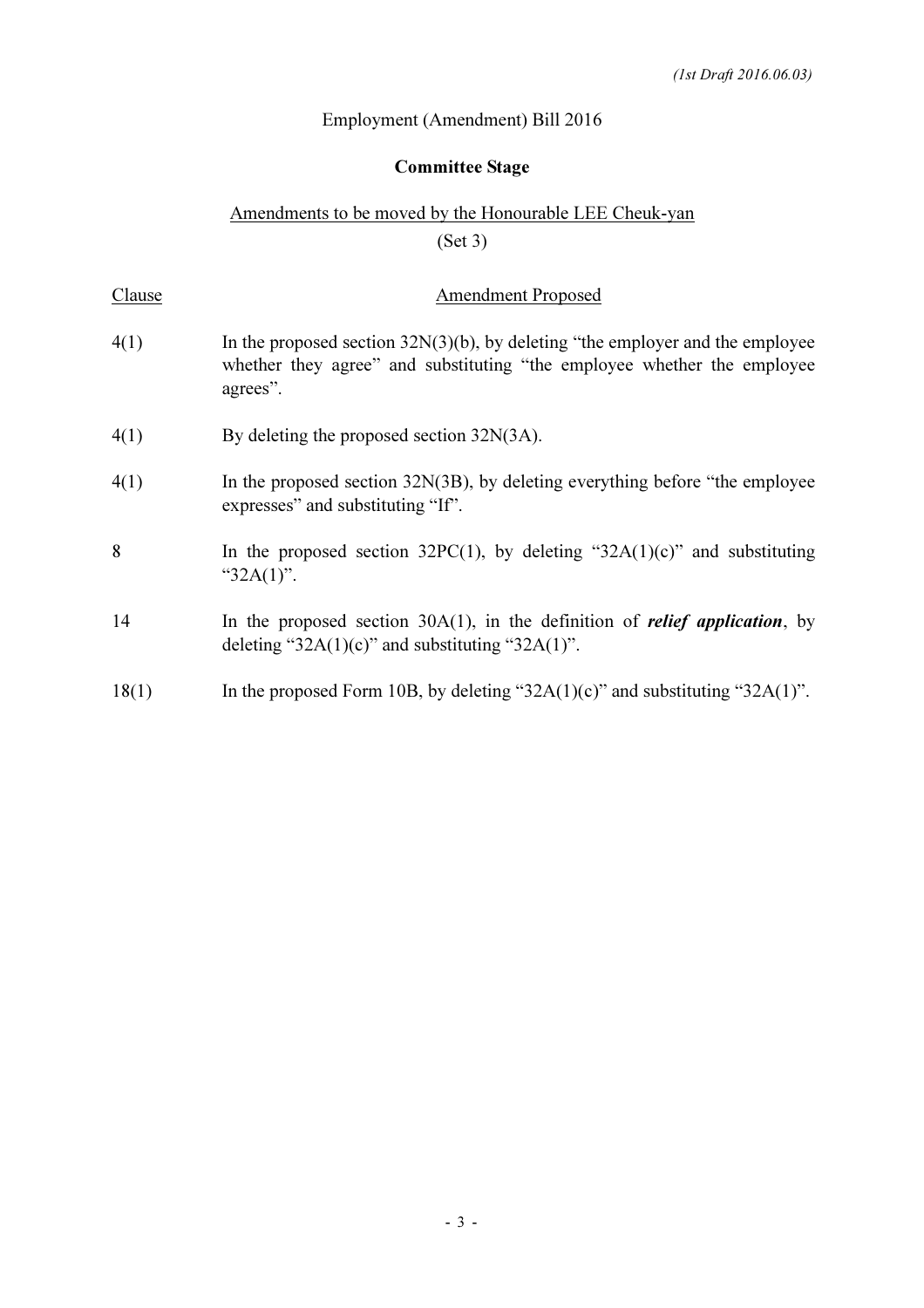## Committee Stage

## Amendments to be moved by the Honourable LEE Cheuk-yan (Set 4)

| Clause | <b>Amendment Proposed</b>                                                                                                                                                                                                                                                                                                                                                                                         |  |
|--------|-------------------------------------------------------------------------------------------------------------------------------------------------------------------------------------------------------------------------------------------------------------------------------------------------------------------------------------------------------------------------------------------------------------------|--|
| New    | By adding $-$                                                                                                                                                                                                                                                                                                                                                                                                     |  |
|        | Section 32M amended (remedies for employment protection)<br>"3A.                                                                                                                                                                                                                                                                                                                                                  |  |
|        | Section $32M(1)$ , before the full stop—                                                                                                                                                                                                                                                                                                                                                                          |  |
|        | Add                                                                                                                                                                                                                                                                                                                                                                                                               |  |
|        | "and, in the case where the court or Labour Tribunal does<br>not make an order under section 32N, the court or Labour<br>Tribunal may, whether or not it has made an award of<br>terminal payments under section 32O, make an award of<br>compensation under and in accordance with section 32P to<br>be payable to the employee by the employer as it considers<br>just and appropriate in the circumstances".". |  |
| 5      | In the proposed section $32NA(1)(a)(ii)$ , by deleting everything before "the<br>amount".                                                                                                                                                                                                                                                                                                                         |  |
| 5      | In the proposed section $32NA(1)(b)$ , by deleting everything before "a sum".                                                                                                                                                                                                                                                                                                                                     |  |
| New    | By adding $-$                                                                                                                                                                                                                                                                                                                                                                                                     |  |
|        | Section 32P amended (award of compensation)<br>"6А.                                                                                                                                                                                                                                                                                                                                                               |  |
|        | Section $32P(1)$ —                                                                                                                                                                                                                                                                                                                                                                                                |  |
|        | Repeal                                                                                                                                                                                                                                                                                                                                                                                                            |  |
|        | everything after "the circumstances,"                                                                                                                                                                                                                                                                                                                                                                             |  |
|        | <b>Substitute</b>                                                                                                                                                                                                                                                                                                                                                                                                 |  |
|        | "if neither order for reinstatement nor<br>order<br>for<br>re-engagement under section 32N is made.".".                                                                                                                                                                                                                                                                                                           |  |
| 12     | In the proposed section $77-$                                                                                                                                                                                                                                                                                                                                                                                     |  |
|        | in the definition of <i>former provision</i> —<br>(a)                                                                                                                                                                                                                                                                                                                                                             |  |
|        | by adding ", 32M" after "32J";<br>(i)                                                                                                                                                                                                                                                                                                                                                                             |  |
|        | by adding ", 32P" after "32O";<br>(ii)                                                                                                                                                                                                                                                                                                                                                                            |  |
|        |                                                                                                                                                                                                                                                                                                                                                                                                                   |  |

(b) in the definition of specified provision—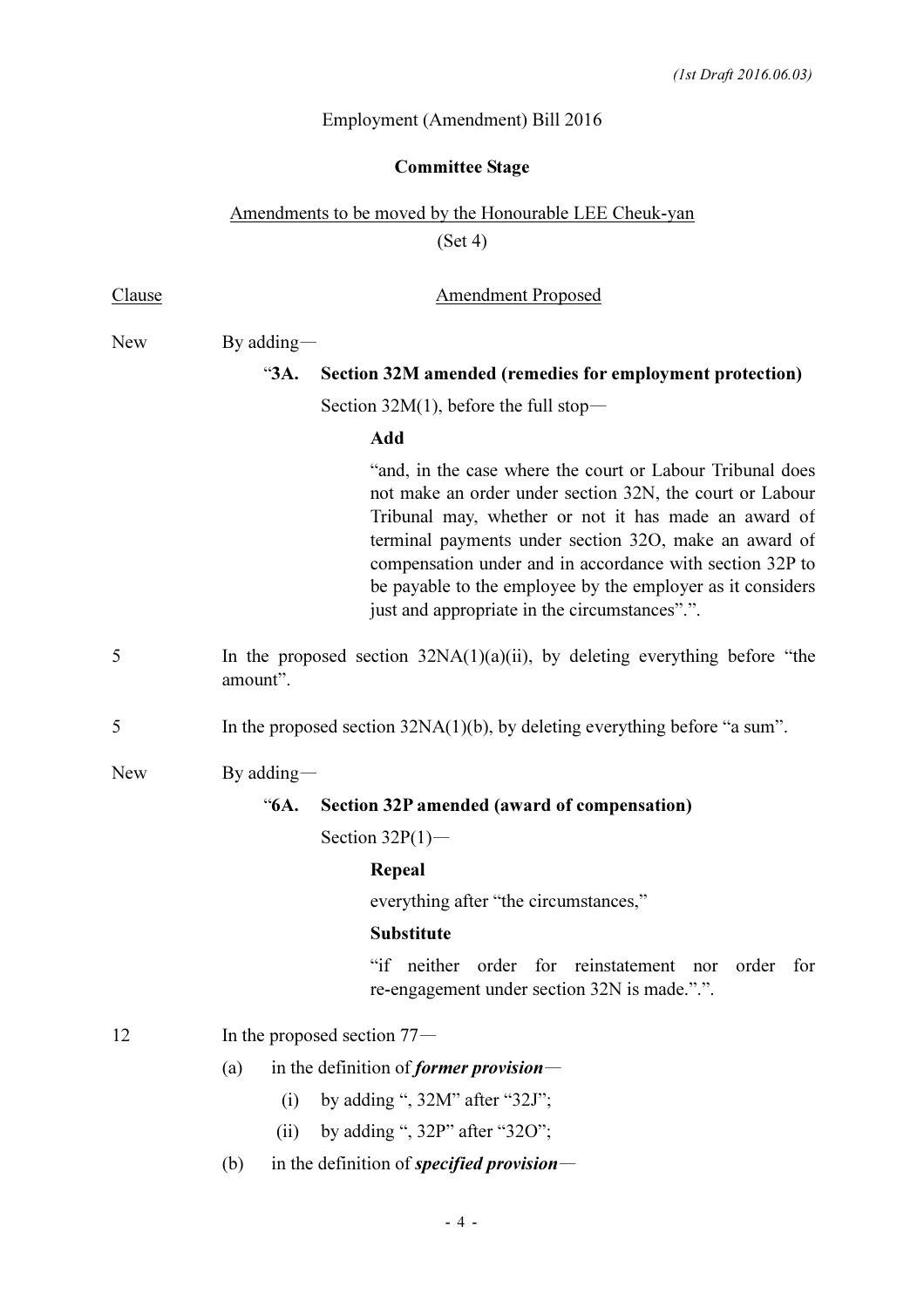- (i) by adding ", 32M" after "32J";
- (ii) by adding ", 32P" after "32O".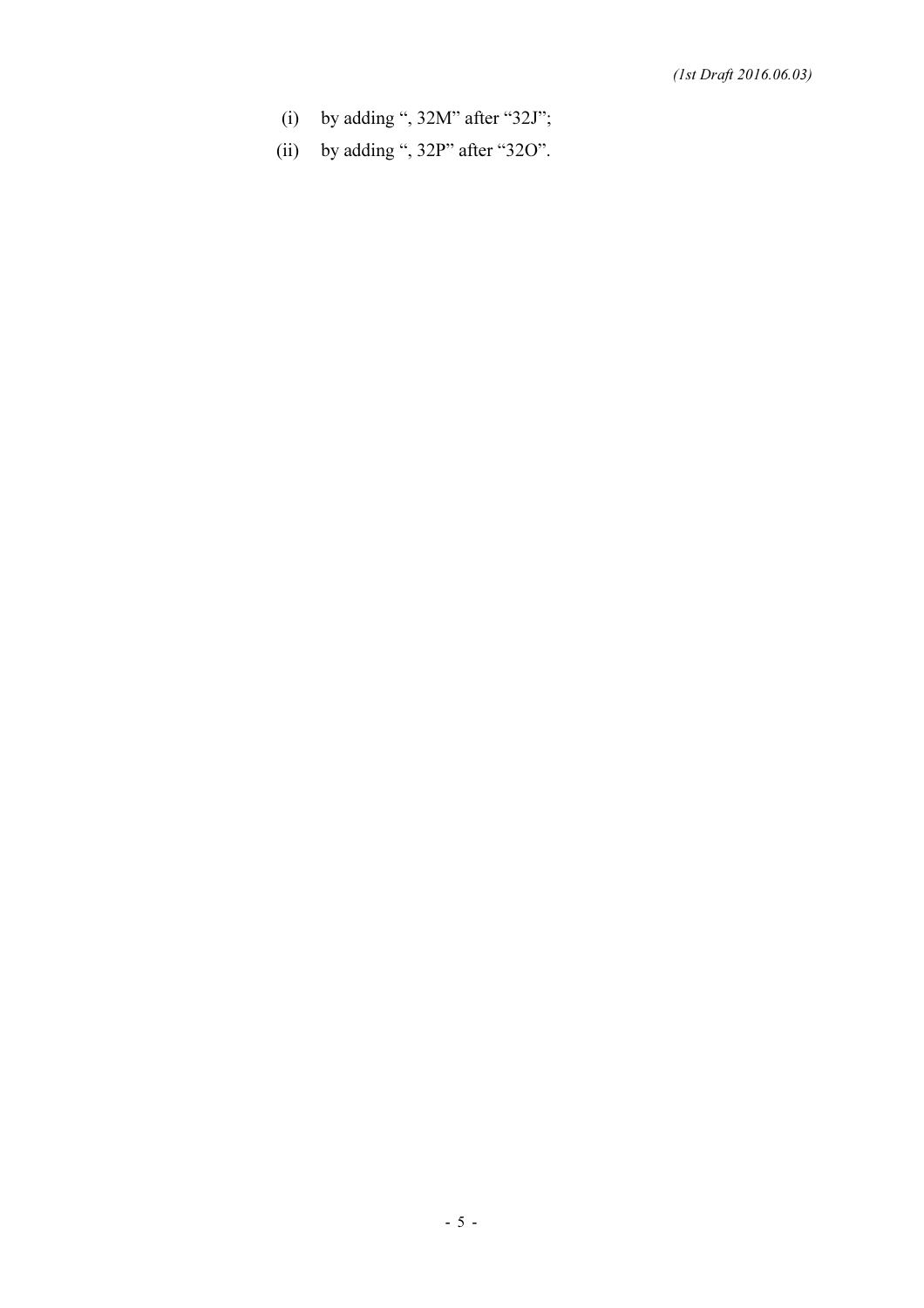### Committee Stage

## Amendments to be moved by the Honourable LEE Cheuk-yan (Set 5)

| <u>Clause</u> | <b>Amendment Proposed</b>                                                                                                                                                                                                                                                                          |  |
|---------------|----------------------------------------------------------------------------------------------------------------------------------------------------------------------------------------------------------------------------------------------------------------------------------------------------|--|
| 3(2)          | In the proposed section $32J(4)$ , by adding ", $32NC$ " after " $32N$ ".                                                                                                                                                                                                                          |  |
| 4(1)          | By adding after the proposed section $32N(3E)$ —                                                                                                                                                                                                                                                   |  |
|               | " $(3EA)$<br>Before making an order for reinstatement or re-engagement, the<br>court or Labour Tribunal must ask the employee whether the<br>employee agrees to include a term mentioned in subsection $(4)(d)$<br>or $(6)(g)$ in the order to be made.                                            |  |
|               | If the employee does not express an agreement under subsection<br>(3EB)<br>$(3EA)$ , the court or Labour Tribunal—                                                                                                                                                                                 |  |
|               | must not include a term mentioned in subsection $4(d)$ or<br>(a)<br>$(6)(g)$ in the order for reinstatement or re-engagement to be<br>made; and                                                                                                                                                    |  |
|               | (b)<br>must explain to the employer and the employee that the<br>employee may apply to the court or Labour Tribunal for an<br>order for compliance against the employer under section<br>32NC if the employee is not reinstated or re-engaged on<br>the terms specified in the order to be made.". |  |
| 4(3)          | In the proposed section $32N(4)(d)$ , by adding at the beginning "(if the<br>employee expresses an agreement for its inclusion)".                                                                                                                                                                  |  |
| 4(7)          | In the proposed section $32N(6)(g)$ , by adding at the beginning "(if the<br>employee expresses an agreement for its inclusion)".                                                                                                                                                                  |  |
| 4(9)          | In the proposed section $32N(9)$ , by adding " $32NC$ ," before " $32PA$ ".                                                                                                                                                                                                                        |  |
| 4(9)          | In the proposed section $32N(10)$ , by adding " $32NC$ ," before " $32PA$ ".                                                                                                                                                                                                                       |  |
| <b>New</b>    | By adding $-$                                                                                                                                                                                                                                                                                      |  |
|               | "5A.<br>Sections 32NC and 32ND added                                                                                                                                                                                                                                                               |  |
|               | Before section 320-                                                                                                                                                                                                                                                                                |  |
|               | Add                                                                                                                                                                                                                                                                                                |  |
|               | "32NC.<br><b>Order for compliance</b>                                                                                                                                                                                                                                                              |  |

(1) This section applies if—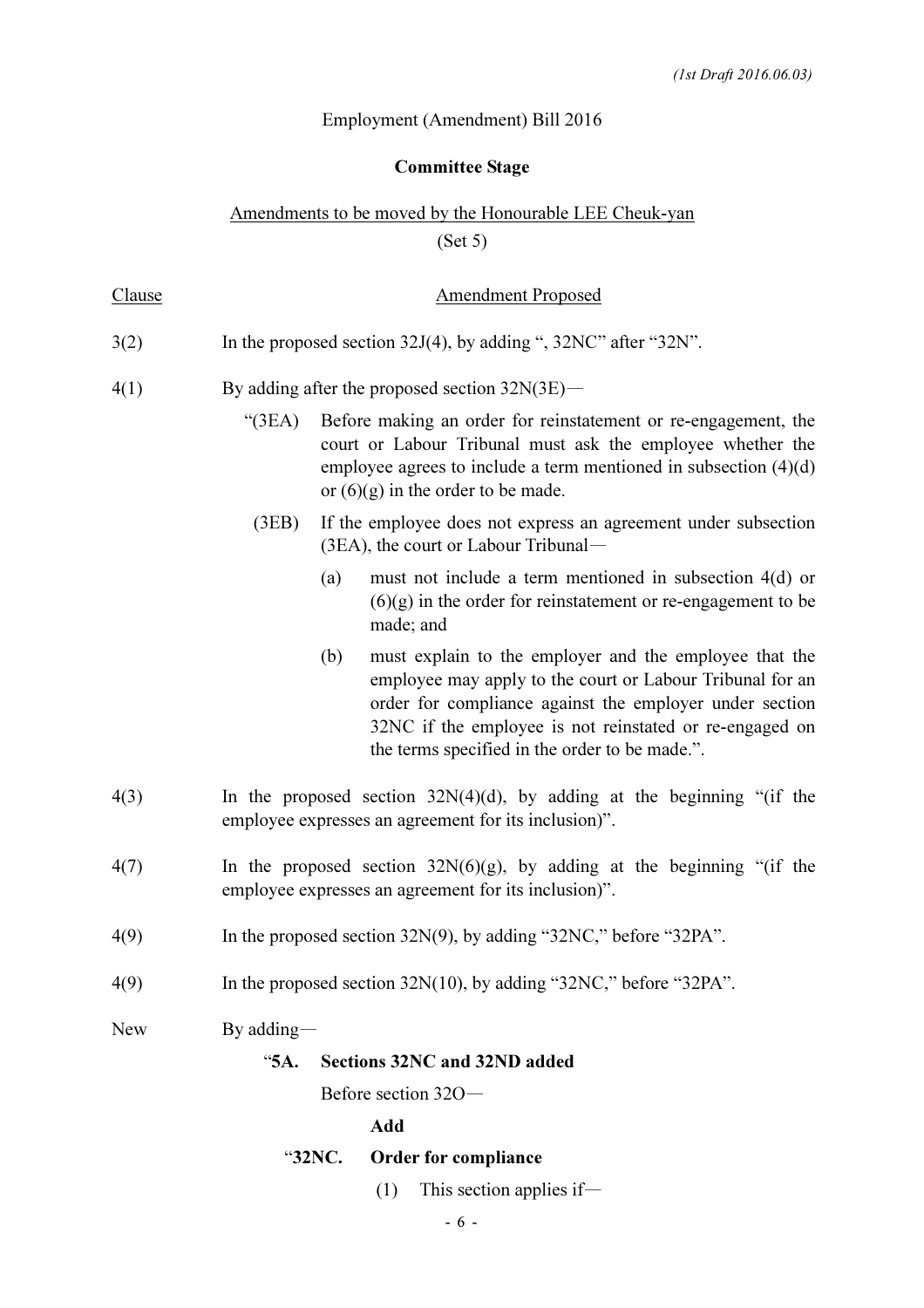- (a) an order for reinstatement or re-engagement is made by the court or Labour Tribunal under section 32N in respect of an employee dismissed in any of the circumstances mentioned in section 32A(1), whether or not the order is varied under section 32PA (which order (as so varied, if applicable) is referred to in this section as the *principal order*); and
- (b) the principal order does not include a term mentioned in section  $32N(4)(d)$  or  $(6)(g)$ .
- (2) In this section, if the principal order is varied under section 32PA—
	- (a) employer means the original employer;
	- (b) original employer in paragraph (a) has the same meaning as in section 32PA(2).
- (3) The employee may apply to the court or Labour Tribunal for an order for compliance against the employer if the employee is not reinstated or re-engaged on the terms specified in the principal order by the date so specified.
- (4) The application may only be made to the court, or the Labour Tribunal, that made the principal order.
- (5) The application may only be made—
	- (a) not later than 1 month after the day by which the employee must be reinstated or re-engaged under the principal order; or
	- (b) within such extended time as may be allowed by the court or Labour Tribunal.
- (6) Before determining the application, the court or Labour Tribunal must give an opportunity to the employer and the employee to present each of their cases in respect of the application.
- (7) In determining the application, the court or Labour Tribunal may take into account any relevant considerations.
- (8) The court or Labour Tribunal may—
	- (a) refuse the application;
	- (b) make an order for compliance against the employer under subsection (9); or
	- (c) order that the principal order be varied under subsection  $(10)$ .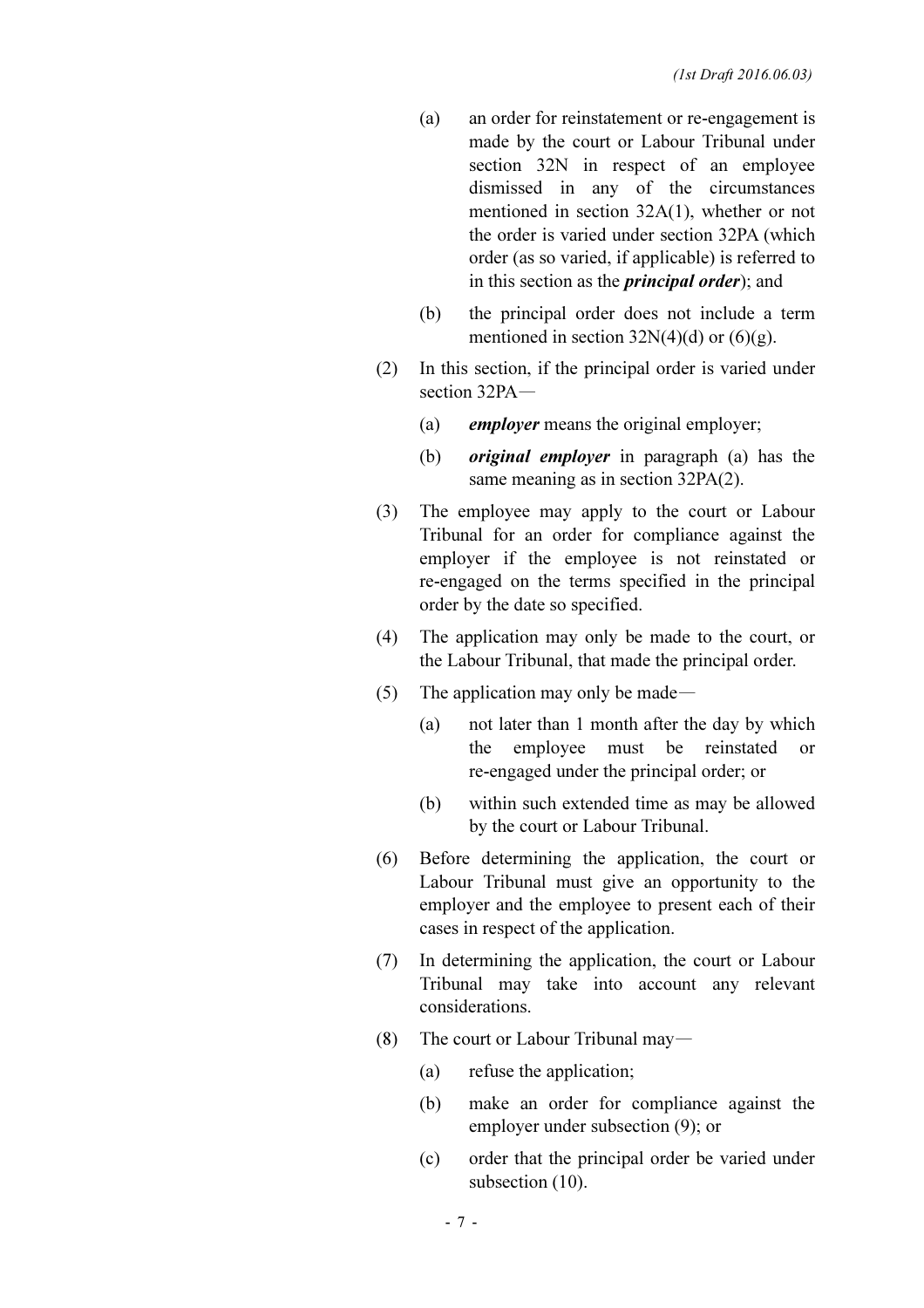- (9) If the court or Labour Tribunal finds that the employer does not have reasonable grounds for the non-compliance of the principal order, it must make an order for compliance against the employer. On making the order, the court or Labour Tribunal must specify the date by which the employee must be reinstated or re-engaged on the terms specified in the principal order, except the term mentioned in section  $32N(4)(c)$  or  $(6)(f)$ .
- (10) If the court or Labour Tribunal finds that the employer has reasonable grounds for the non-compliance of the principal order, it must order that the principal order be varied by—
	- (a) repealing the date in the term mentioned in section  $32N(4)(c)$  or  $(6)(f)$  and substituting with a later date by which the employee must be reinstated or re-engagement; and
	- (b) subject to subsection (11), adding a term mentioned in section  $32N(4)(d)$  or  $(6)(g)$ .
- (11) In exercising its powers under subsection (10)(b), the court or Labour Tribunal may reduce the amount mentioned in section 32NA(1)(b) if it considers just and appropriate in the circumstances.
- (12) In determining for the purposes of subsections (9) and (10) whether or not the employer has reasonable grounds for the non-compliance of the principal order, it is for the employer to show that it is no longer reasonably practicable for the employer to reinstate or re-engage the employee in accordance with the principal order—
	- (a) because of reasons attributable to the employee; or
	- (b) because, since the court or Labour Tribunal last found that reinstatement or re-engagement of the employee is reasonably practicable, a change of circumstances has occurred beyond the employer's control.

#### 32ND. Consequence of failure to comply with an order for compliance

 (1) This section applies if an order for compliance is made by the court or Labour Tribunal under section 32NC(9).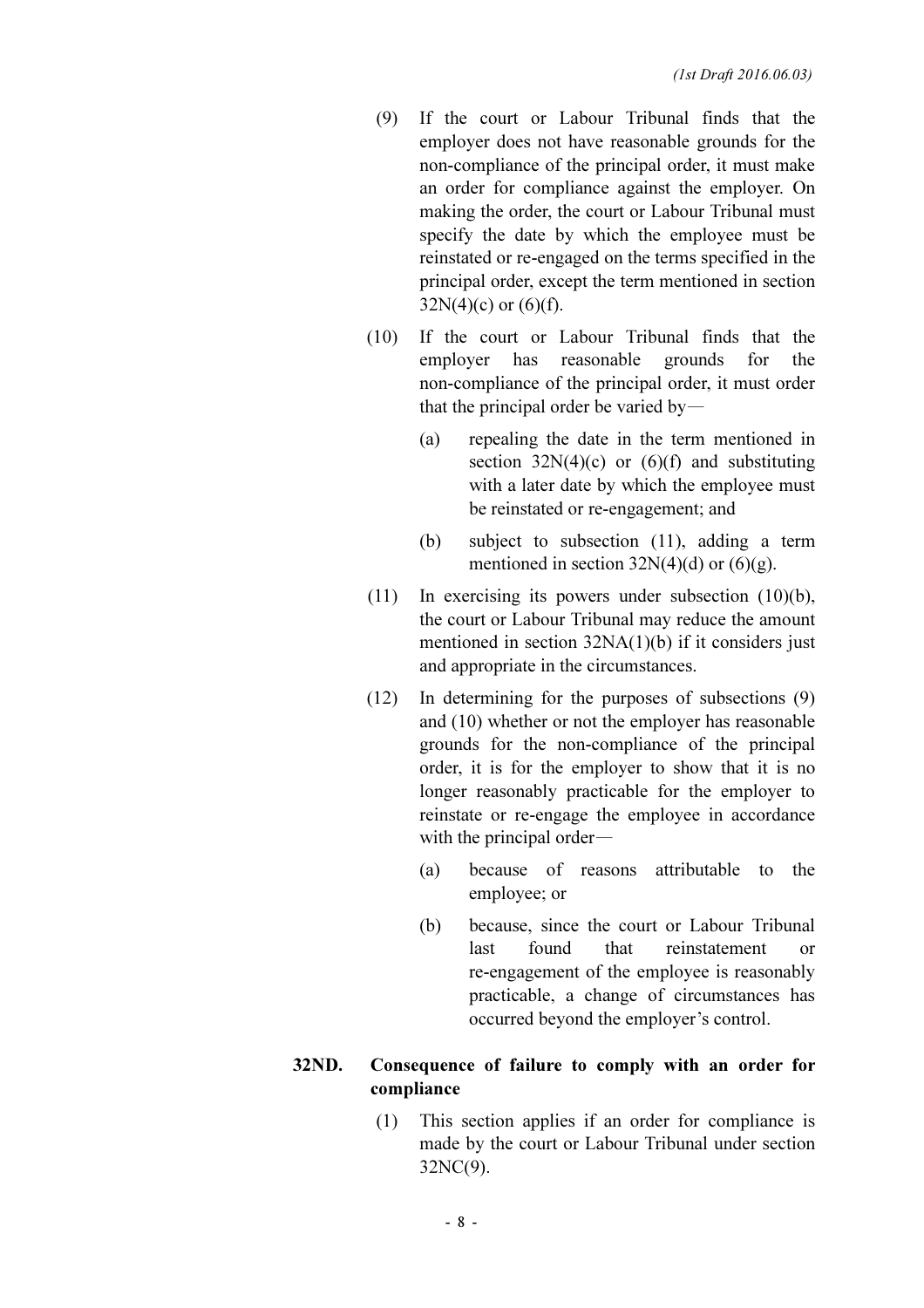- (2) The employee may apply to the court for the exercise of its powers under subsections (7), (8) and (9) if the employee is not reinstated or re-engaged on the terms specified in the order for compliance by the date so specified.
- (3) The application may only be made to  $-$ 
	- (a) the District Court if the order for compliance is made by the Labour Tribunal; or
	- (b) in any other case, the court that made the order for compliance.
- (4) The application may only be made—
	- (a) not later than 3 months after the day by which the employee must be reinstated or re-engaged under the order for compliance; or
	- (b) within such extended time as may be allowed by the court.
- (5) Before determining the application, the court must give an opportunity to the employer and the employee to present each of their cases in respect of the application.
- (6) In determining the application, the court may take into account any relevant considerations.
- (7) If the court finds that the employer has failed to comply with the order for compliance (with or without reasonable excuse), it must—
	- (a) order that the employer must pay to the employee the sums mentioned in section  $32NA(1)(a)(i)$ ,  $(a)(ii)$  and  $(b)$ ; and
	- (b) specify the date by which the employer must pay the sums under paragraph (a).
- (8) If the court finds that the employer has failed to comply with the order for compliance without reasonable excuse, it may, in addition to the order under subsection (7), make 1 or more of the following orders—
	- (a) that the employer be imposed a maximum fine of \$350,000;
	- (b) that the employer be sentenced to a maximum imprisonment 3 years; and
	- (c) that the property of the employer be sequestered.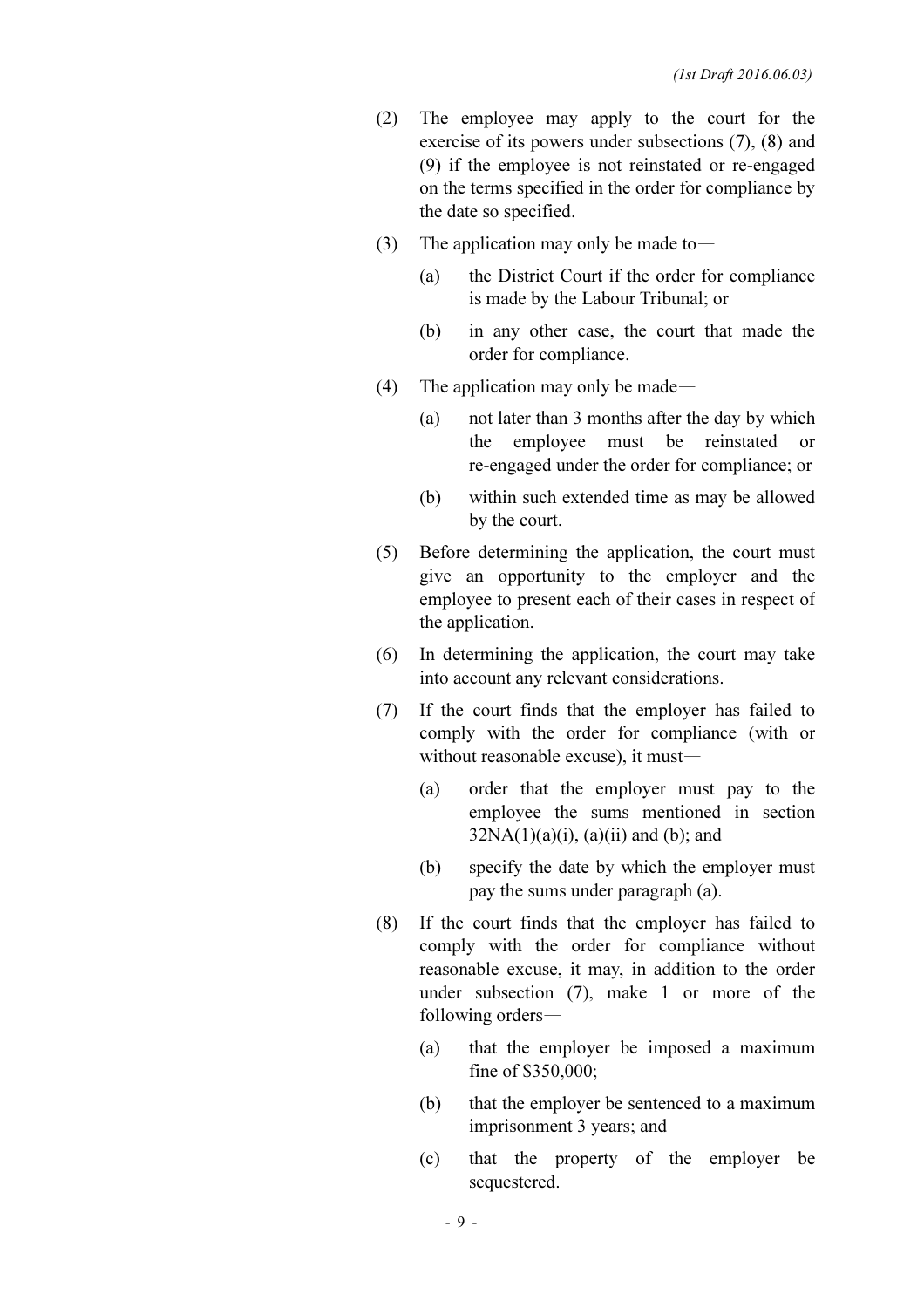(9) The court may order that the whole or any part of the fine mentioned in subsection 8(a) must be paid to the employee if it considers just and appropriate in the circumstances.".".

# \*\*\* 32ND. Enforcement of order for compliance An order for compliance made under section 32NC(9) is enforceable in accordance with Order 45 of the Rules of the High Court (Cap. 4A).".". 7 In the proposed section 32PA(1)(a), by adding "32NC or" before "32PC". 7 In the proposed section 32PA(6), by deleting "(g)" and substituting "(if applicable) section  $32N(6)(g)$ ". 7 In the proposed section 32PA(7)(d), by adding "(if applicable)" at the beginning. 7 In the proposed section 32PA(8)(b), by adding "(if applicable)" at the beginning. 8 In the proposed section 32PC(1), by deleting "This" and substituting "Subject to subsection (1A), this". 8 By adding after the proposed section  $32PC(1)$ — "(1A) This section does not apply if— (a) the principal order does not include a term mentioned in section  $32N(4)(d)$  or  $(6)(g)$ ; or (b) the principal order is varied under section 32NC(10).".  $9(3)$  In the proposed definition of *specified entitlement*, in paragraph (1), by adding "32NC," before "32PA". 10(2) In the proposed section 43P(4), by adding "32NC," before "32PA". 11(1) In the proposed section 43R(4)(ca)(i), by adding "32NC," before "32PA". 11(1) In the proposed section  $43R(4)(ca)(ii)$ , by adding "32NC," before "32PA". 11(2) In the proposed section  $43R(6)$ , in the definition of *order for re-engagement*, by adding "32NC," before "32PA". 11(2) In the proposed section  $43R(6)$ , in the definition of *order for reinstatement*, by adding "32NC or" before "32PC".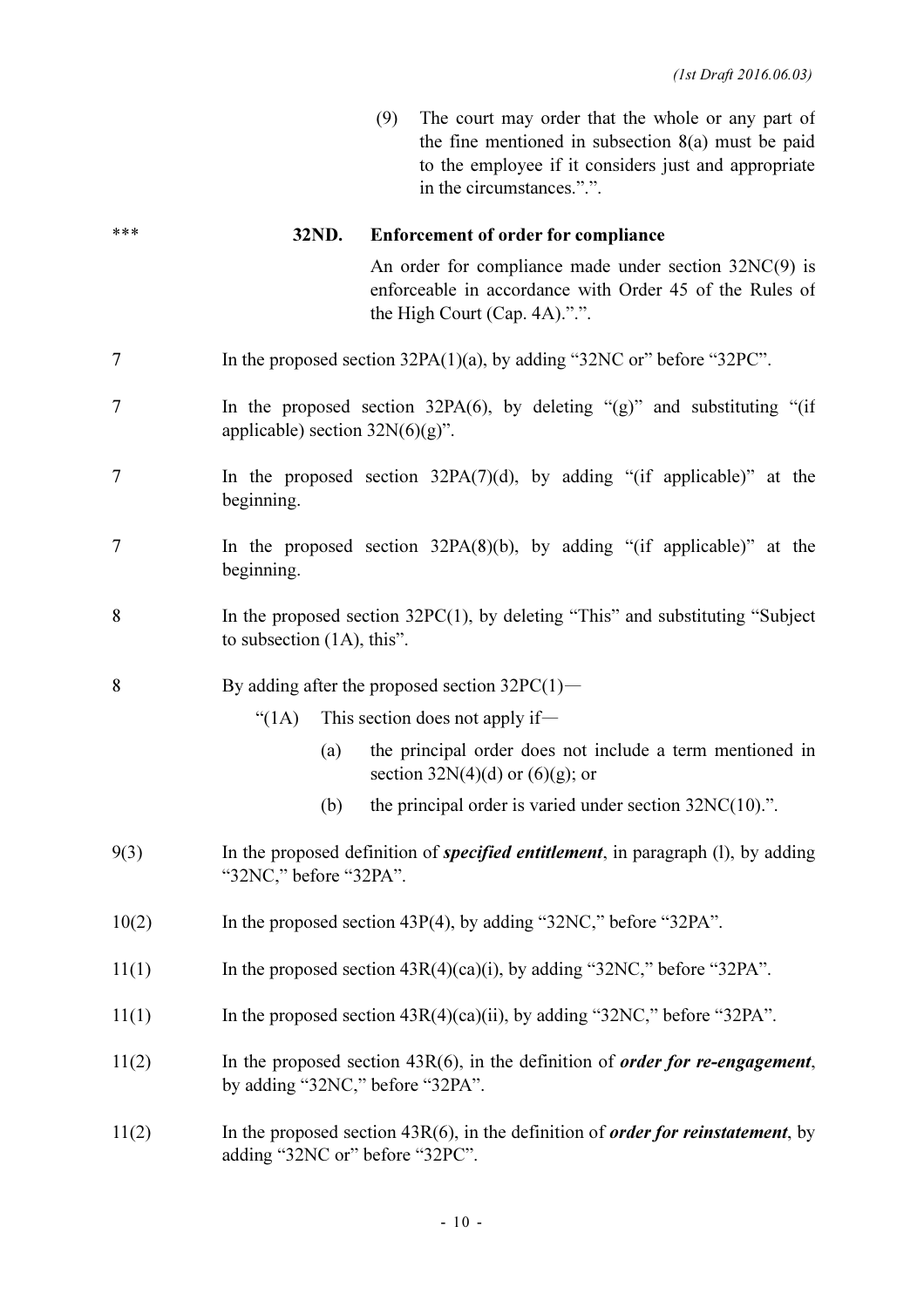- 12 In the proposed section 77(5), in the definition of *specified provision*, by adding ", 32NC, 32ND" after "32NB".
- 14 In the heading of the proposed section 30A, by adding "32NC," before "32PA".
- 14 In the proposed section 30A(1), in the definition of *order for re-engagement*, by adding "32NC," before "32PA".
- 14 In the proposed section 30A(1), in the definition of *order for reinstatement*, by adding "32NC," before "32PA".

#### 14 In the proposed section 30A(1), by adding in alphabetical order—

"compliance order application (遵從 命令 申 請) means an application to the tribunal that—

- (a) is made for the purposes of section 32NC(3) of the Employment Ordinance (Cap. 57) in relation to an order for reinstatement or re-engagement against an employer in respect of an employee dismissed in any of the circumstances mentioned in section 32A(1) of the Ordinance; and
- (b) seeks to order the employer to reinstate or re-engage the employee under the terms specified in the order for reinstatement or re-engagement.".
- 14 By adding after the proposed section 30A(1)—
	- "(1A) A compliance order application must be in the prescribed form.
	- (1B) On a compliance order application being made in accordance with subsection (1A) and with section 32NC of the Employment Ordinance (Cap. 57), the registrar—
		- (a) must fix a place and date for hearing the application; and
		- (b) must serve a notice, in the prescribed form, of the place and date of the hearing on the employer and the employee.".
- 14 In the proposed section 30A(6), by adding "a compliance order application," after "neither".
- 14 In the proposed section 30A(7), by adding "a compliance order application," after "because of".
- 18(1) By adding before the proposed Form 10A—

"Form  $10AA$  [s.  $30A(1A)$ ]

Labour Tribunal Ordinance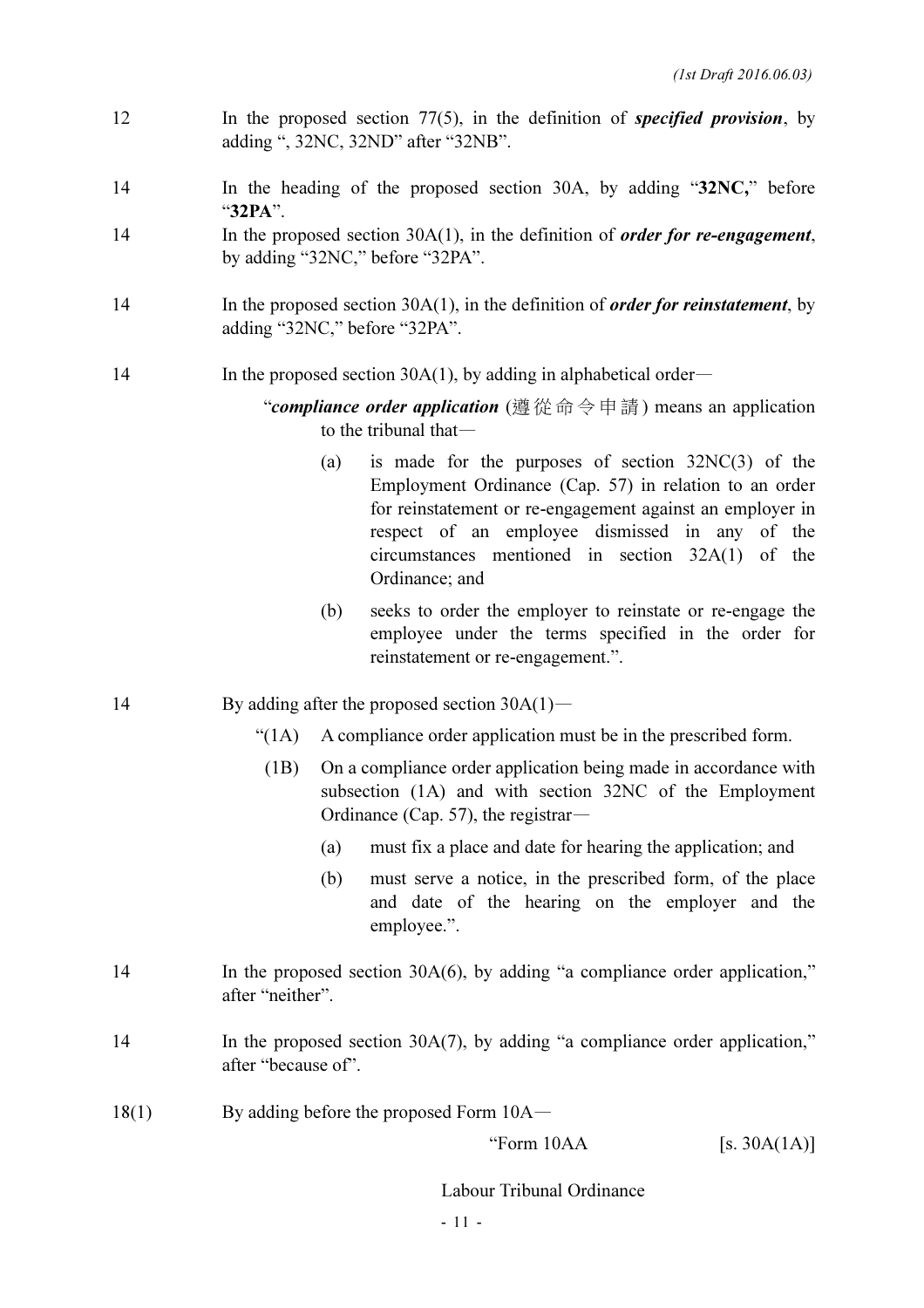#### (Cap. 25)

#### APPLICATION MADE FOR THE PURPOSES OF SECTION 32NC OF THE EMPLOYMENT ORDINANCE (CAP. 57)

#### [title as in Form 1]

TO THE LABOUR TRIBUNAL.

 This claim, made by me (a) ...................................., was heard and determined by the tribunal. The tribunal made an order for \*reinstatement/re-engagement under section 32N of the Employment Ordinance (Cap. 57) on the ................ day of ........................... 20......, for (b) .................................... (defendant) to \*reinstate/re-engage me by the (c) ................ day of ........................... 20....... A copy of the order accompanies this application. (d)

 I, (a) ...................................., apply for an order for compliance against the defendant under section 32NC of the Employment Ordinance (Cap. 57).

Dated this ................ day of ........................... 20......

 ................................................... (Signature of claimant)

\* Delete whichever is not applicable.

 Note: (a) Insert full name of the claimant making this application.

- (b) Insert full name of the defendant.
- (c) Insert date by which the claimant must be reinstated/ re-engaged.
- (d) If this application is made in relation to an order for reinstatement/re-engagement to which any variation has previously been made under section 32PA of the Employment Ordinance (Cap. 57), a copy of the order made for each previous variation must also accompany this application.
- 18(1) In the proposed Form 10C, in the heading, by deleting "\*32PA/32PC" and substituting "\*32NC/32PA/32PC".
- 18(1) In the proposed Form 10C, by adding after the first paragraph—

".

 "\*The claimant has applied for an order for compliance against the defendant under section 32NC of the Employment Ordinance (Cap. 57).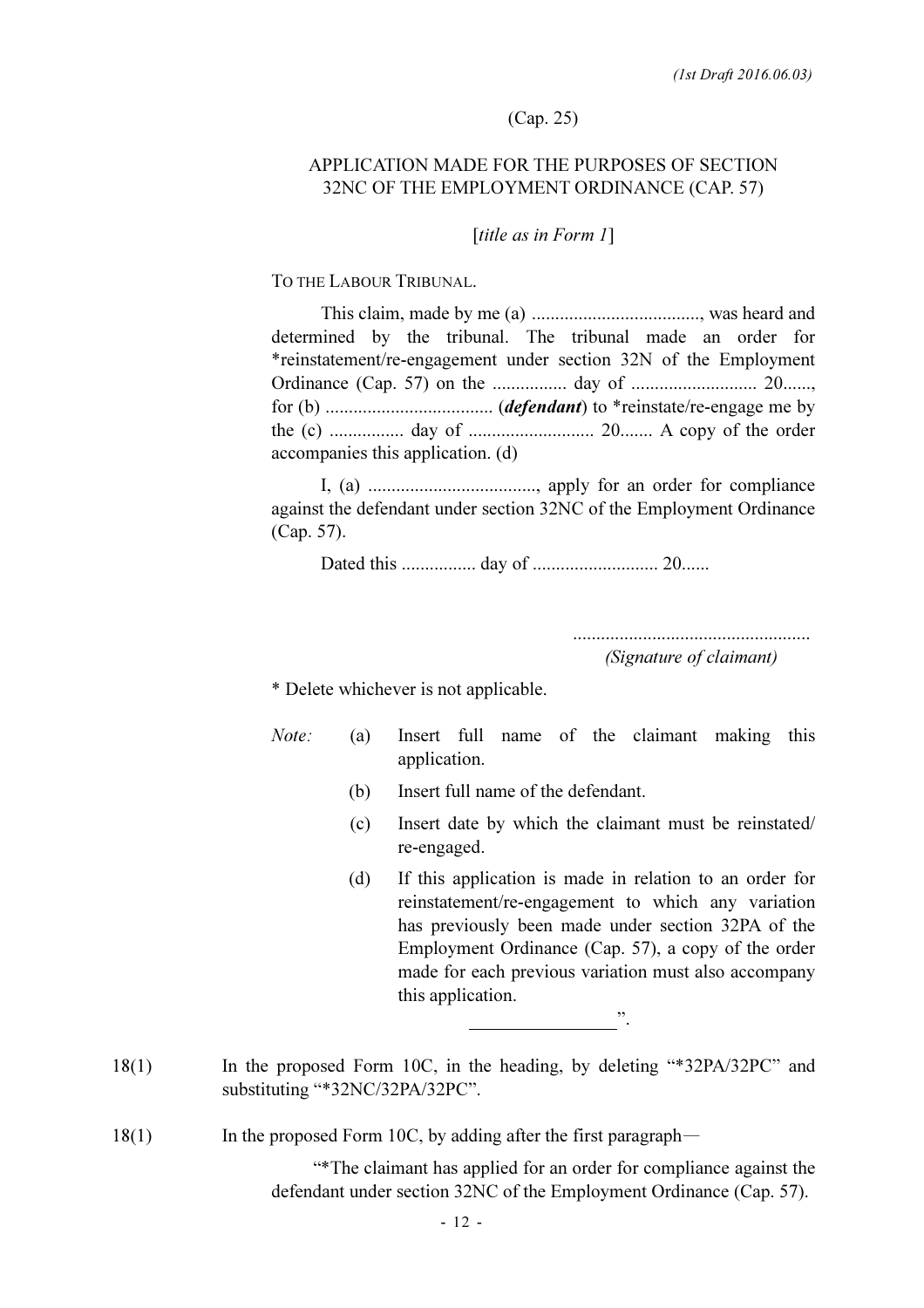\*#A copy of the application accompanies this notice.".

- 18(2) In the proposed Form 17, in paragraph 1., by adding—
	- "(4) \*an order under section 32NC(9) of the Employment Ordinance (Cap. 57) for the \*reinstatement/re-engagement of the claimant with the following terms—

[terms specified under section  $32NC(9)$  of that Ordinance]

- $18(2)$  In the proposed Form 17, by adding—
	- "1A. \*the order for \*reinstatement/re-engagement was varied by an order of the tribunal made under section 32NC(10) of the Employment Ordinance (Cap. 57) on the day of manual 20 to the effect as follows-

[terms specified under section  $32NC(10)$  of that Ordinance]".